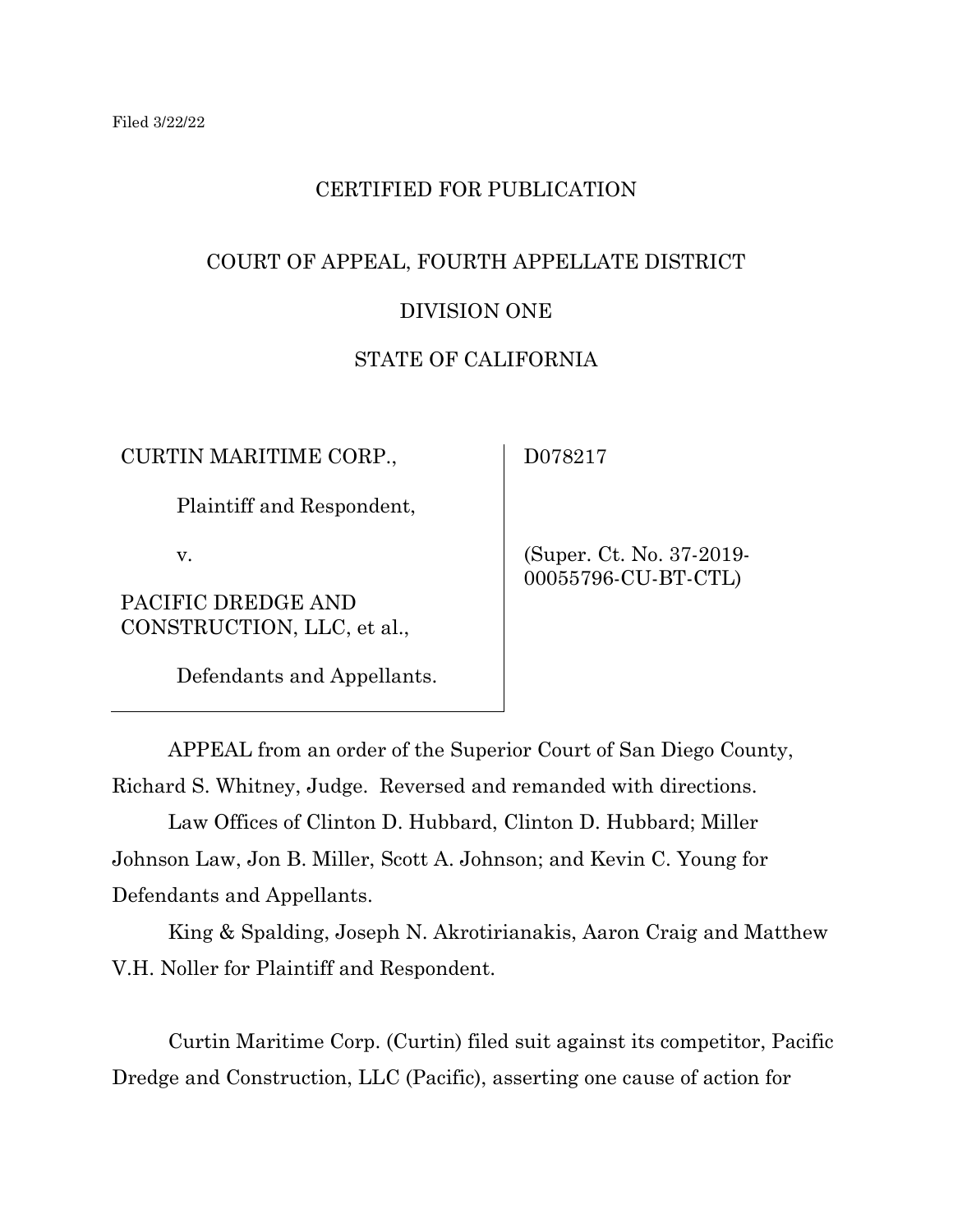violation of the Unfair Competition Law (UCL, Bus. & Prof. Code, § 17200, et seq.). The parties operate dredging vessels, which are designed to clear sediment from harbor entrances, and compete for contracts awarded by the U.S. Army Corps of Engineers (USACE). In its complaint, Curtin alleged Pacific was ineligible for two contracts it was awarded over Curtin because its vessel was not "entirely" built in the United States, a violation of the federal Merchant Marine Act of 1920 (commonly referred to as the Jones Act), and Pacific defrauded the Coast Guard in its successful application for certification that the vessel was U.S.-built. These allegations served as the sole basis for Curtin's UCL claim.

In response to the complaint, Pacific brought a motion under Code of Civil Procedure section 425.16 to strike Curtin's claim, asserting it arose from protected speech and that Curtin could not show a probability of prevailing on the merits of its claim.<sup>1</sup> The trial court agreed with Pacific that the claim arose from protected activity, but concluded Curtin had met its burden at this early stage of litigation to show the claim had minimal merit and denied the motion. Pacific appeals the ruling, contending the trial court erred because the claim is preempted by the Jones Act.

After Pacific filed its notice of appeal, Curtin dismissed the underlying lawsuit and filed a motion to dismiss the appeal as moot. Pacific opposed the motion, asserting the appeal was viable since reversal of the trial court's order would provide Pacific the opportunity to seek attorney fees under the anti-SLAPP statute. We agree with Pacific that the appeal is not moot, and dismissal of the appeal is not appropriate. Further, we conclude Curtin has

<sup>&</sup>lt;sup>1</sup> Code of Civil Procedure section 425.16 is commonly referred to as the anti-SLAPP (strategic lawsuit against public participation) statute. (*Jarrow Formulas, Inc. v. LaMarche* (2003) 31 Cal.4th 728, 732, fn. 1.) Subsequent undesignated statutory references are to the Code of Civil Procedure.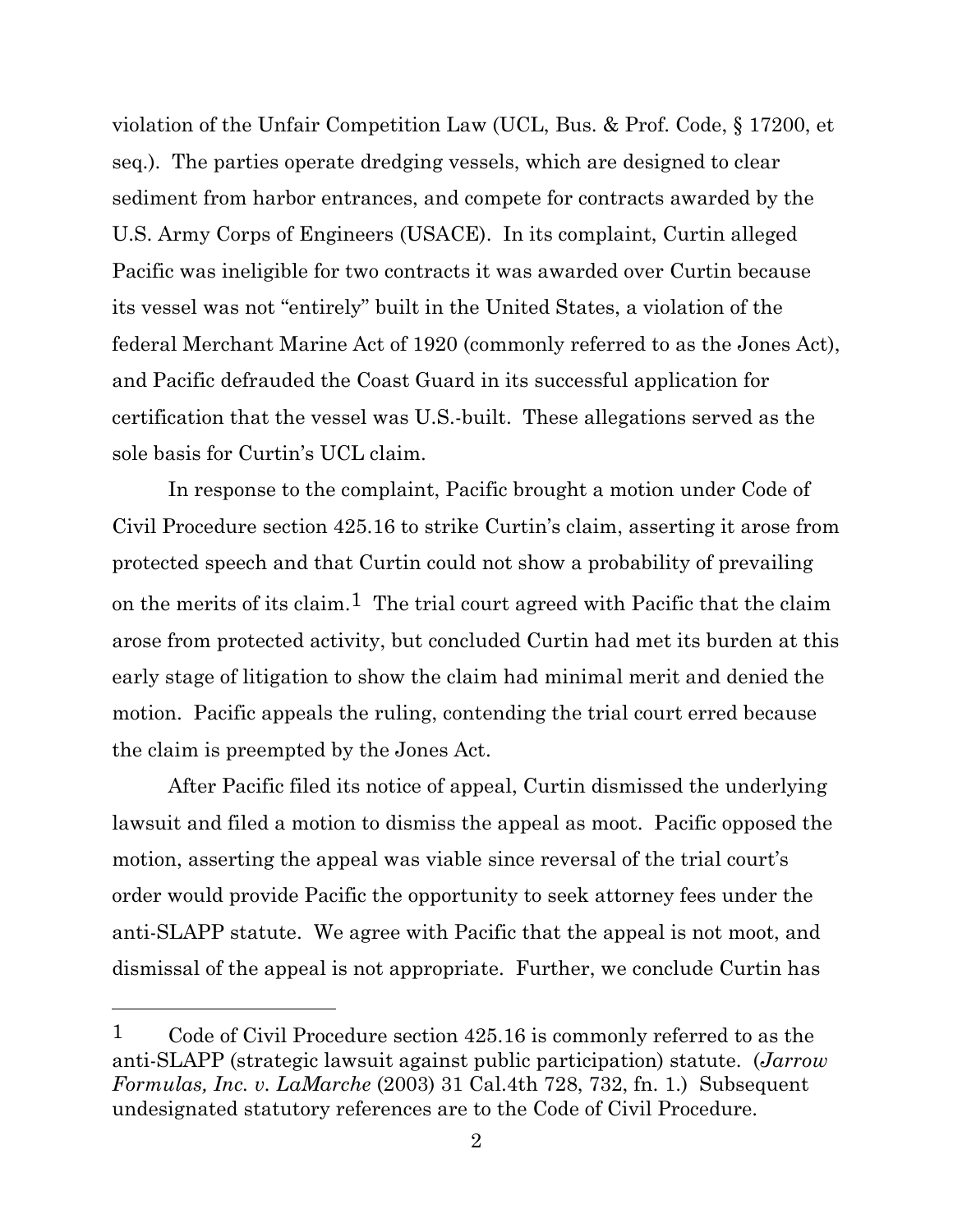not shown a probability of prevailing on the merits of its claim. Accordingly, we reverse the trial court's order denying Pacific's motion to strike and direct the court to reinstate the case and issue an order granting the anti-SLAPP motion and striking Curtin's claim.

#### FACTUAL AND PROCEDURAL BACKGROUND

In 2015, Pacific purchased a barge-mounted dredging vessel called the La Encina. The vessel was built in the United States in 1954 by the American Steel Dredge Company for its original owner, the San Diego Gas & Electric Company. At the time of Pacific's purchase, the vessel was in poor condition and needed a hull replacement.

To begin the renovation of the vessel, Pacific purchased 58 prefabricated steel panels from a domestic manufacturer and arranged for delivery of 39 of the panels to a shipyard located in Ensenada, Mexico. Pacific planned to have the panels welded together in Ensenada and shipped back to Pacific's shipyard for installation as part of a new hull for La Encina. Before that work occurred, Pacific's maritime and Coast Guard documentation consultant, Paul Larson, provided an opinion letter to Pacific's president, Grant Westmorland, concerning whether the foreign work would "disqualify La Encina from being considered U.S. built" for purposes of the Jones Act.

Larson explained in his letter that Title 46, Code of Federal Regulations, section 67.177 prescribes whether rebuilding in a foreign shipyard of a U.S. built vessel results in the vessel losing its eligibility to engage in coastwise trade.<sup>2</sup> Larson opined that under the regulation, a

<sup>2</sup> Under the Jones Act, to perform dredging work in the navigable waters of the U.S., a vessel must have a coastwise endorsement issued by the Coast Guard. In order to be eligible for the endorsement, the vessel must be built in the U.S. (46 U.S.C. § 12112(a)(2)(A), 46 C.F.R. §§ 67.19, 67.97.)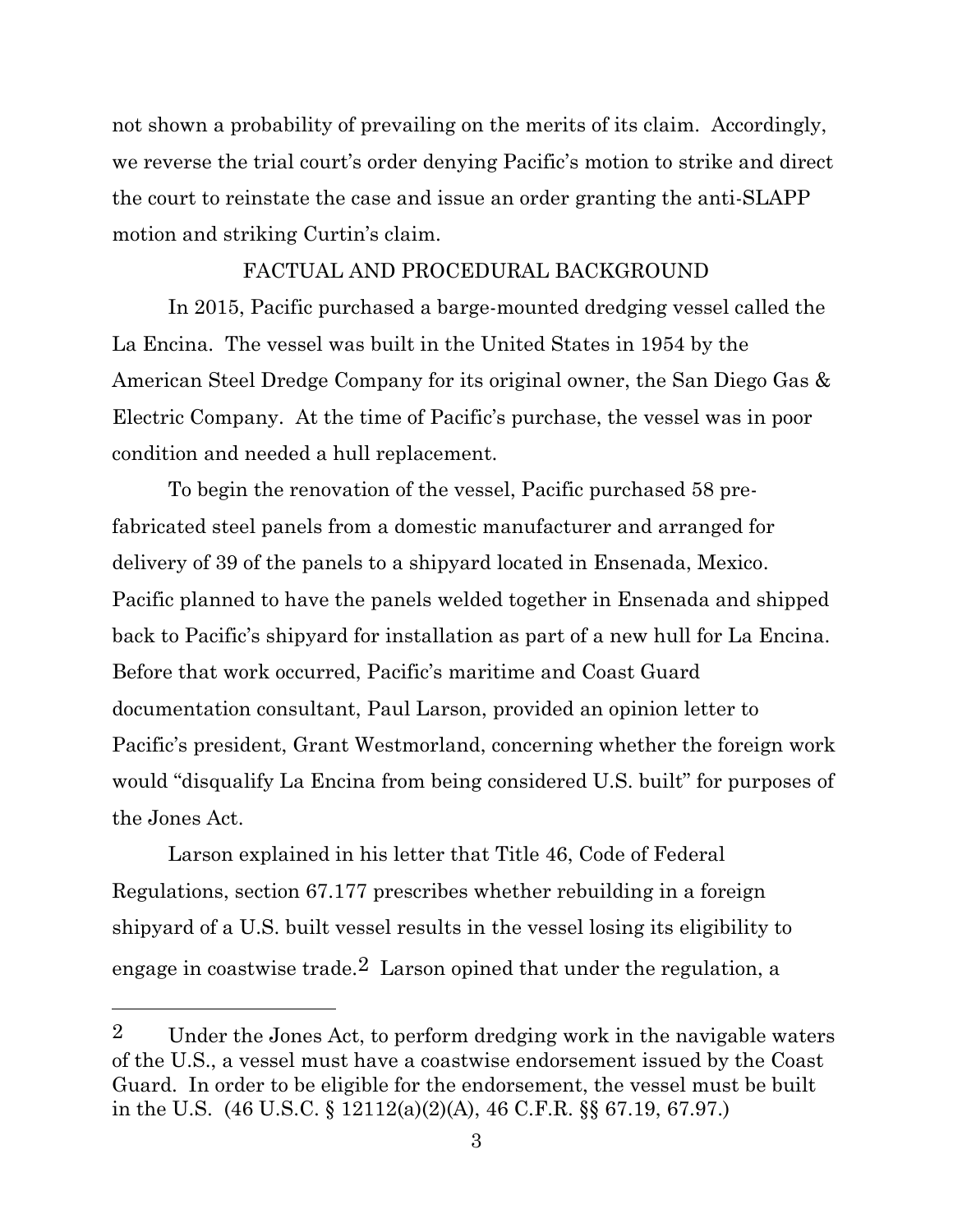vessel is considered "rebuilt foreign" (and thus ineligible for coastwise trade) if "any considerable part of its hull or superstructure is built upon or substantially altered outside of the United States." (46 C.F.R. § 67.177.) The regulation contains a safe harbor for rebuilt vessels where work performed outside the country on the hull or superstructure "constitutes 7.5 percent or less of the vessel's steelweight prior to the work." (*Id*., (b)(3).)

Larson concluded that so long as the La Encina had an existing coastwise endorsement, the work planned in Ensenada would not jeopardize its coastwise eligibility because it constituted just .004 % of the vessel's steelwork. However, Larson explained that the safe harbor would only apply if Pacific possessed a coastwise endorsement for the vessel. If not, Larson recommended Pacific cancel the planned foreign work and instead construct the new hull in Pacific's domestic shipyard, then apply to the Coast Guard for a coastwise determination in accordance with the regulations governing new vessels.

Although the La Encina was built in the U.S., Pacific could not obtain a coastwise endorsement because the builder had gone out of business long before. As a result, Pacific abandoned its plan to assemble a new hull for the La Encina in Ensenada. The Ensenada shipyard had not completed the welding work. It had moved the panels into place and supported them with tack-welding, which the shipyard owner described as a temporary process to keep metal pieces aligned before permanent welding occurs. The panels were then sent to Pacific's shipyard in San Diego.

There, the tack welds to the 39 panels were gouged or grinded out and the 58 new steel panels were incorporated into a new vessel Pacific named the Sandpiper. The construction of the Sandpiper occurred in San Diego in Pacific's shipyard. Pacific reused some parts of the La Encina, but the parts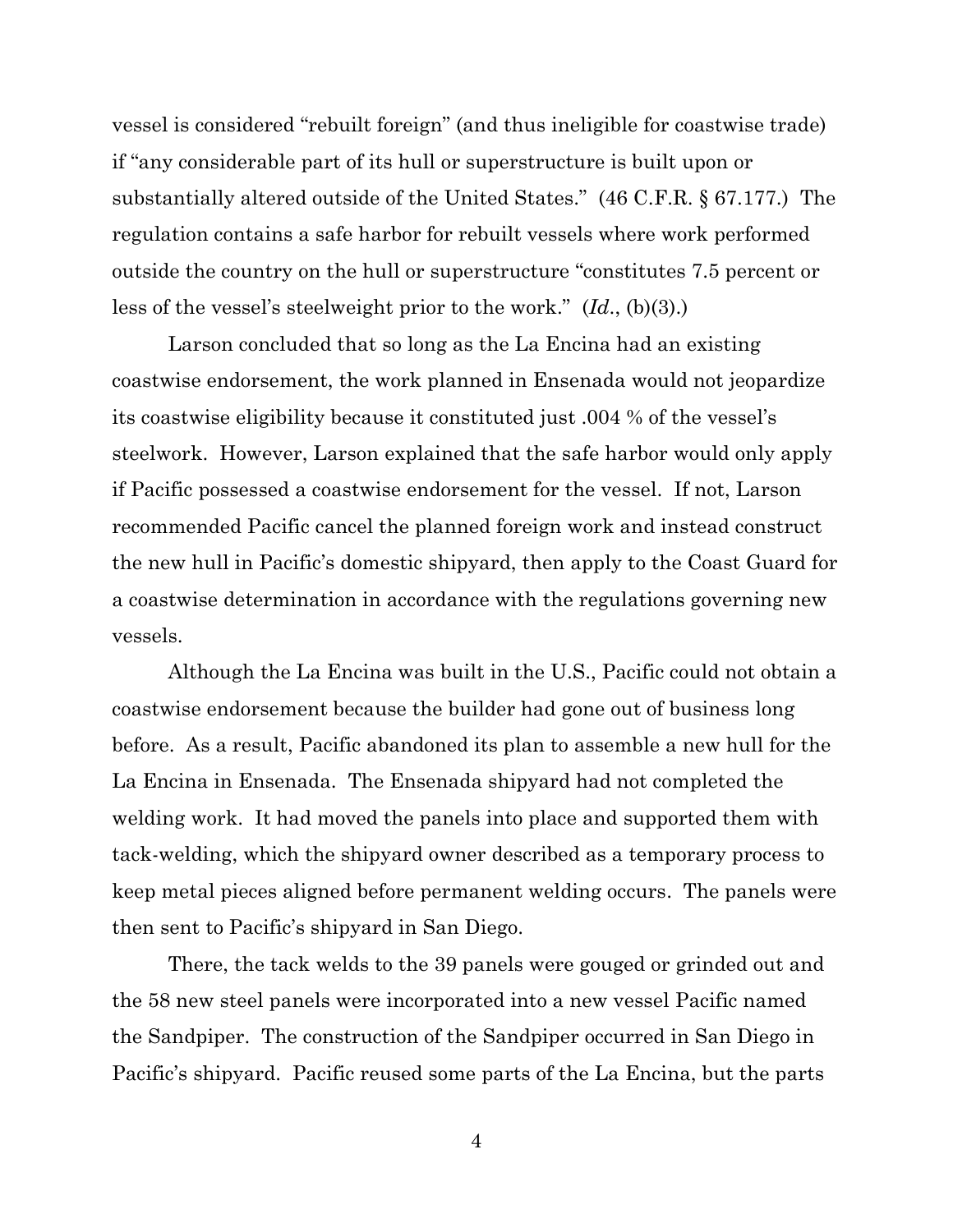for the vessel's hull and superstructure were sourced, assembled, and constructed entirely in the United States. After the Sandpiper was constructed, Pacific petitioned the Coast Guard for a certificate of documentation and coastwise endorsement, which was granted on October 25, 2016.

In 2016, the USACE solicited bids for a multi-year dredging project at the Santa Barbara harbor. Curtin and Pacific were the only two bidders and the USACE awarded the contract to Pacific, which had the lower bid and would use the Sandpiper to perform the work. Thereafter, the Coast Guard's National Vessel Documentation Center (NVDC) received a complaint that the Sandpiper was not eligible for a coastwise endorsement because it was built in Mexico, and therefore had been improperly awarded the contract.

On December 13, 2017, the director of the NVDC, Christina Washburn, notified Pacific that the agency had opened an investigation into whether certain vessels were foreign rebuilt, and made a demand under its regulations for information and documentation. Washburn's letter noted that Pacific's responses were subject to penalties under the Jones Act if misrepresentations were made to the Coast Guard. On January 7, 2018, an NVDC staff attorney sent an email to Westmorland seeking additional specific information about the construction of the Sandpiper.

Pacific provided the requested information and documents to the NVDC and retained Larson to investigate its vessels and prepare a report addressing the NVDC's concerns. The information and Larson's report were sent to the NVDC staff attorney on January 11, 2018. Larson's report provided detailed information regarding the original repair plans for La Encina, the work performed in Mexico, the termination of that work, and the return to San Diego of the 39 steel panels later incorporated into the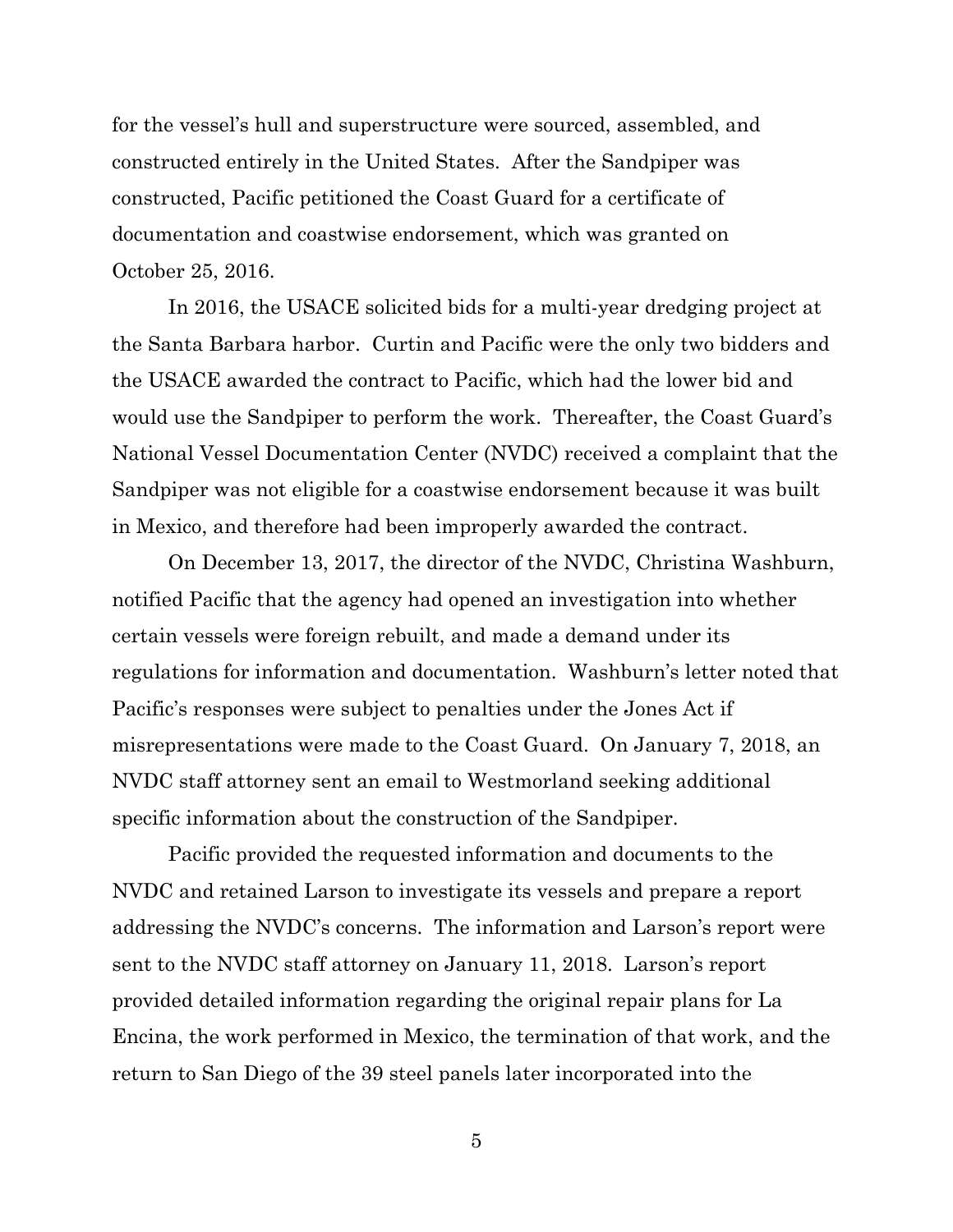Sandpiper. On January 18, 2018, the staff attorney emailed Westmorland and stated that based on the information Pacific provided, the NVDC's review of Pacific's vessels was closed. The coastwise endorsement previously granted for the Sandpiper remained valid.

In 2019, the USACE solicited bids for another multi-year contract to perform dredging services in the Santa Barbara harbor. On October 21, 2019, days before the bids were due, Curtin filed the underlying complaint in this case against Pacific. As noted, the complaint contains just one cause of action, violation of the UCL based solely on Curtin's allegation that the Sandpiper was not eligible for its coastwise endorsement.3 Curtin asserted that Pacific fraudulently misrepresented information about the construction of the Sandpiper to the Coast Guard.

After Curtin's complaint was filed, both parties submitted their bids for the USACE contract for dredging work in the Santa Barbara harbor. Pacific's bid was again lower than Curtin's bid. Before the contract was awarded, Curtin submitted a bid protest to the USACE asserting that the Sandpiper was a foreign-built vessel and that Pacific had defrauded the Coast Guard in obtaining its coastwise endorsement. In December 2019, the USACE rejected the protest, concluding Pacific's bid was sufficiently responsive and that a disputed coastwise endorsement was not an adequate basis under the applicable laws for the rejection of a bid.

<sup>3</sup> The UCL proscribes "unfair competition," which the statute describes as "any unlawful, unfair or fraudulent business act or practice and unfair, deceptive, untrue or misleading advertising…." (Bus. & Prof. Code, § 17200.) "By proscribing 'any unlawful' business practice, 'section 17200 "borrows" violations of other laws and treats them as unlawful practices' that the unfair competition law makes independently actionable." (*Cel-Tech Communications, Inc. v. Los Angeles Cellular Telephone Co.* (1999) 20 Cal.4th 163, 180.)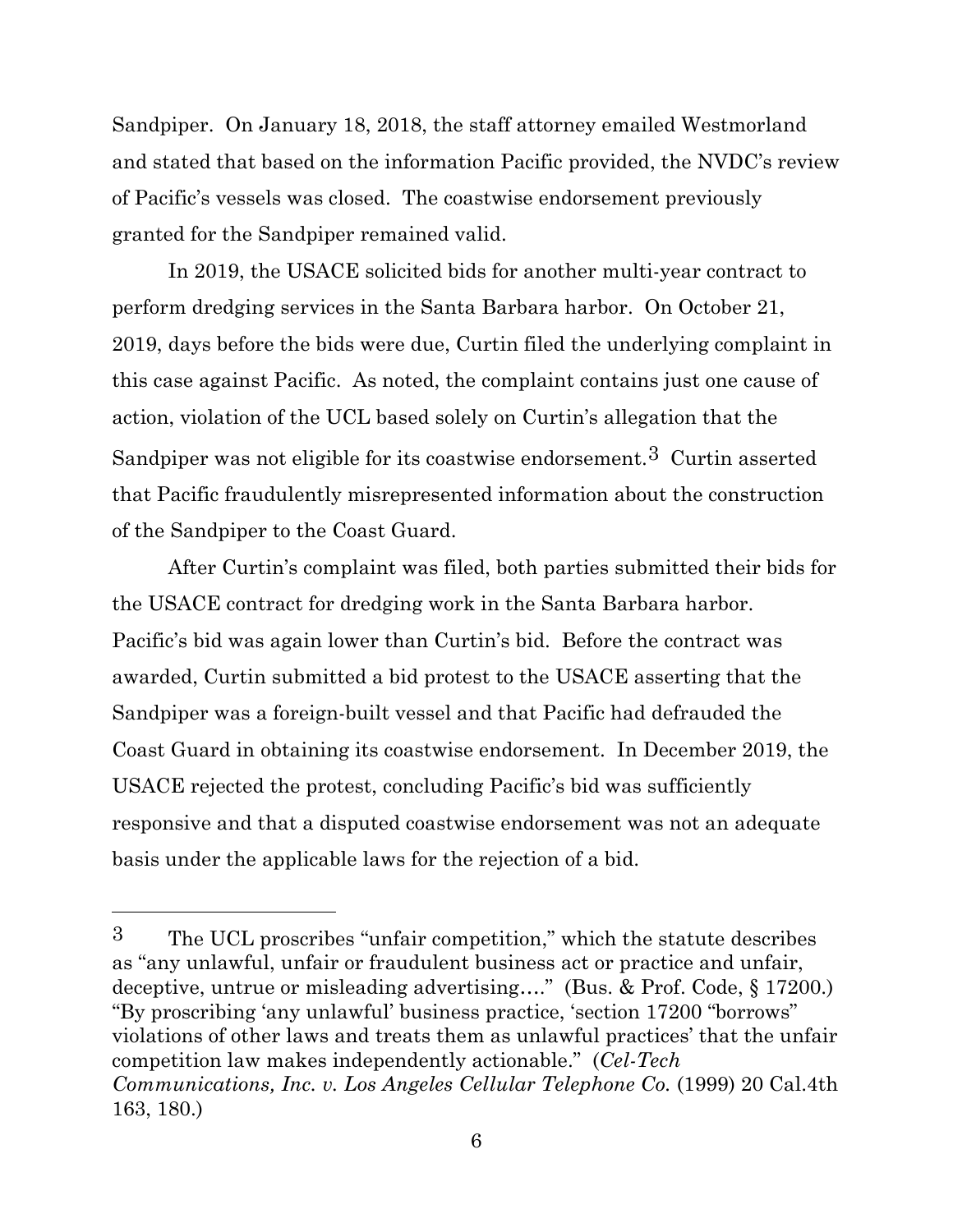Shortly after, Pacific filed its anti-SLAPP motion, asserting Curtin's claim was based on Pacific's exercise of its right to petition and free speech in the form of its application for a coastwise endorsement to the Coast Guard. Pacific also asserted Curtin could not show a probability of prevailing on its complaint. Curtin was granted leave to conduct limited discovery and then filed its opposition to the motion, arguing both that its claim did not arise from protected speech and that even if it did, it had a probability of prevailing.

Pacific's reply brief was supported by additional evidence of the work in Ensenada and the Coast Guard's issuance of the coastwise endorsement, which it had also submitted to the NVDC. Pacific argued Curtin had not met its burden to show a probability of prevailing because both the Coast Guard and the USACE had reviewed the issue and found the Sandpiper eligible for the endorsement, and because the position advanced by Curtin, that the tackwelding that had been done on the steel plates disqualified the Sandpiper, was meritless. Pacific also asserted that Curtin's argument lacked merit because the endorsement was not required for the vessel for the Santa Barbara contracts at issue.

The court issued a tentative ruling denying the motion before the hearing on Pacific's motion. At the hearing, Pacific's counsel argued that the court did not have jurisdiction to second guess the Coast Guard's determination that the Sandpiper was eligible for its coastwise endorsement. Further, he asserted there was no evidence any information about the La Encina or the assembly of the Sandpiper was withheld from the Coast Guard. At the conclusion of the hearing, the court confirmed its tentative ruling denying the motion.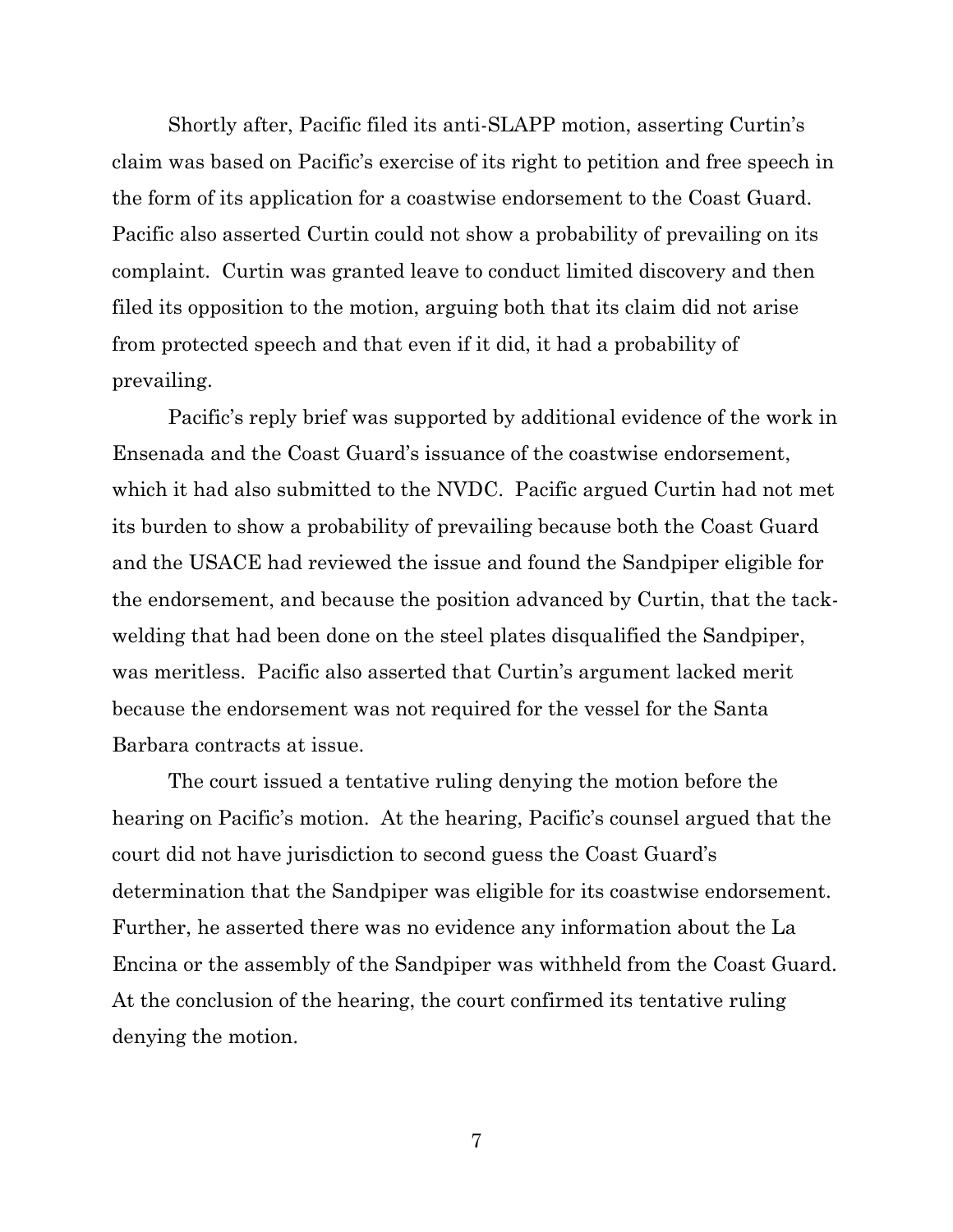In its final order, the court explained it agreed with Pacific that Curtin's claim arose from protected speech. However, the court found that the opinion of the plaintiff's ship building expert, that the Sandpiper was not eligible for the coastwise endorsement because of the tack-welding in Ensenada of the steel plates that later became part of the Sandpiper's hull, was sufficient to demonstrate "minimal merit" of the UCL claim. Pacific timely appealed from the order denying its anti-SLAPP motion.

After Pacific filed its opening brief in the appeal, Curtin filed a motion to dismiss the appeal as moot based on its recent voluntary dismissal of the underlying complaint. Pacific opposed the motion, and this court issued an order deferring its decision on the motion to the merits determination.

#### DISCUSSION

### I

#### *Legal Standards*

Section 425.16 sets a procedure for striking "lawsuits that are 'brought primarily to chill the valid exercise of the constitutional rights of freedom of speech and petition for the redress of grievances.' " (*Kibler v. Northern Inyo County Local Hosp. Dist.* (2006) 39 Cal.4th 192, 197.) Under section 425.16, the "trial court evaluates the merits of the lawsuit using a summaryjudgment-like procedure at an early stage of the litigation." (*Varian Medical Systems, Inc. v. Delfino* (2005) 35 Cal.4th 180, 192 (*Varian*).)

Section 425.16 provides in pertinent part: "A cause of action against a person arising from any act of that person in furtherance of the person's right of petition or free speech under the United States Constitution or the California Constitution in connection with a public issue shall be subject to a special motion to strike, unless the court determines that the plaintiff has established that there is a probability that the plaintiff will prevail on the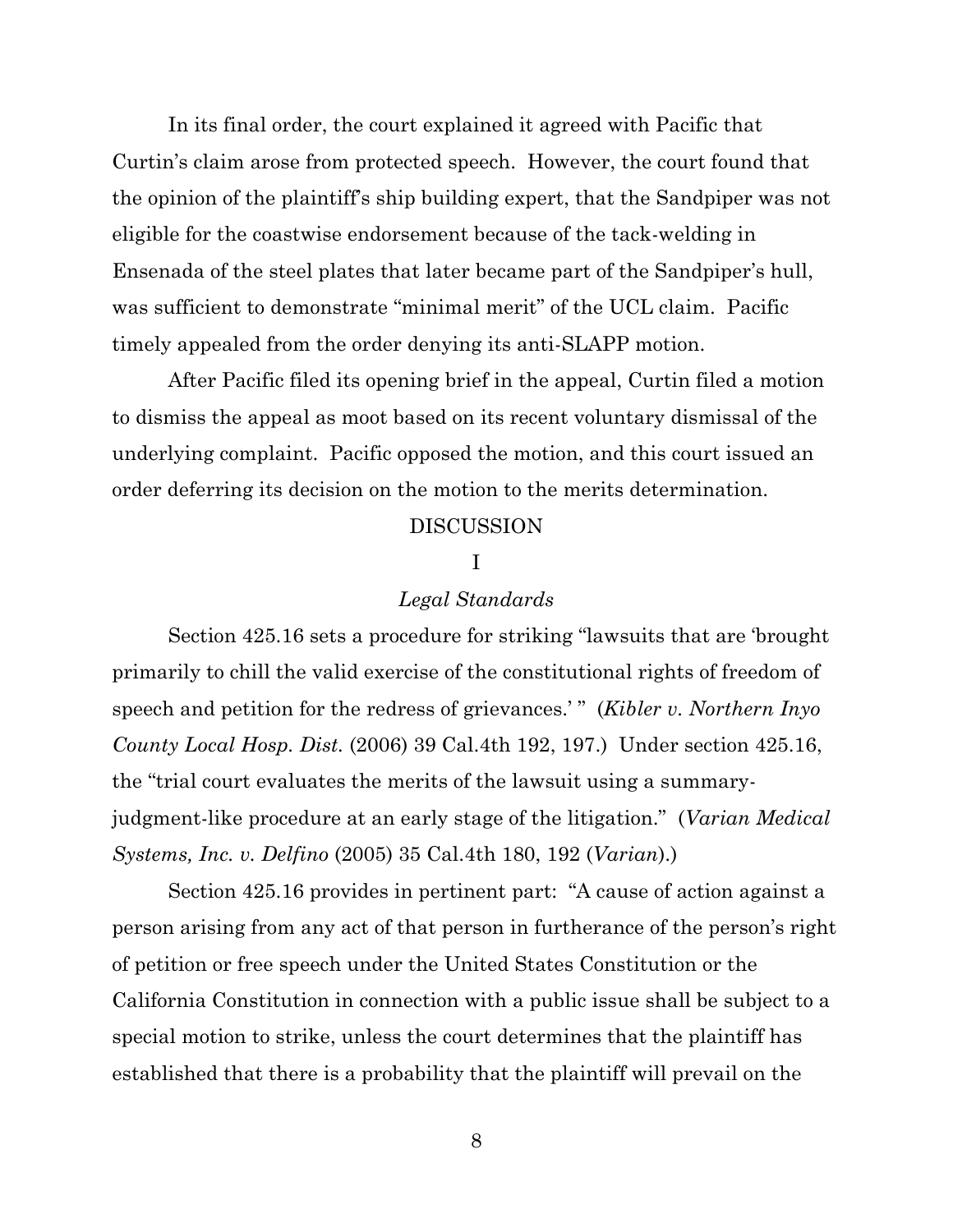claim." (§ 425.16, subd. (b)(1).) Resolution of an anti-SLAPP motion "thus involves two steps. 'First, the court decides whether the defendant has made a threshold showing that the challenged cause of action is one "arising from" protected activity. [Citation.] If the court finds such a showing has been made, it then must consider whether the plaintiff has demonstrated a probability of prevailing on the claim.' " (*Oasis West Realty, LLC v. Goldman* (2011) 51 Cal.4th 811, 819‒820.) " 'Only a cause of action that satisfies *both* prongs of the anti-SLAPP statute—i.e., that arises from protected speech or petitioning *and* lacks even minimal merit—is a SLAPP, subject to being stricken under the statute.'" (*Id.* at p. 820.)

"An ' "act in furtherance of a person's right of petition or free speech …" ' includes any written or oral statement made before a legislative, executive, or judicial body, or any other official proceeding authorized by law, or in connection with an issue under consideration by such body or in such proceeding. (§ 425.16, subd. (e)(1) & (2).) The moving party need not separately demonstrate that such an oral or written statement concerns an issue of public significance." (*Midland Pacific Building Corp. v. King* (2007) 157 Cal.App.4th 264, 271.) The statute is construed broadly to maximize protection for acts in furtherance of the right to petition. (§ 425.16, subd. (a) ["The Legislature finds and declares that it is in the public interest to encourage continued participation in matters of public significance, and that this participation should not be chilled through abuse of the judicial process. To this end, this section shall be construed broadly."].)

For purposes of both prongs of an anti-SLAPP motion, "[t]he court considers the pleadings and evidence submitted by both sides, but does not weigh credibility or compare the weight of the evidence. Rather, the court's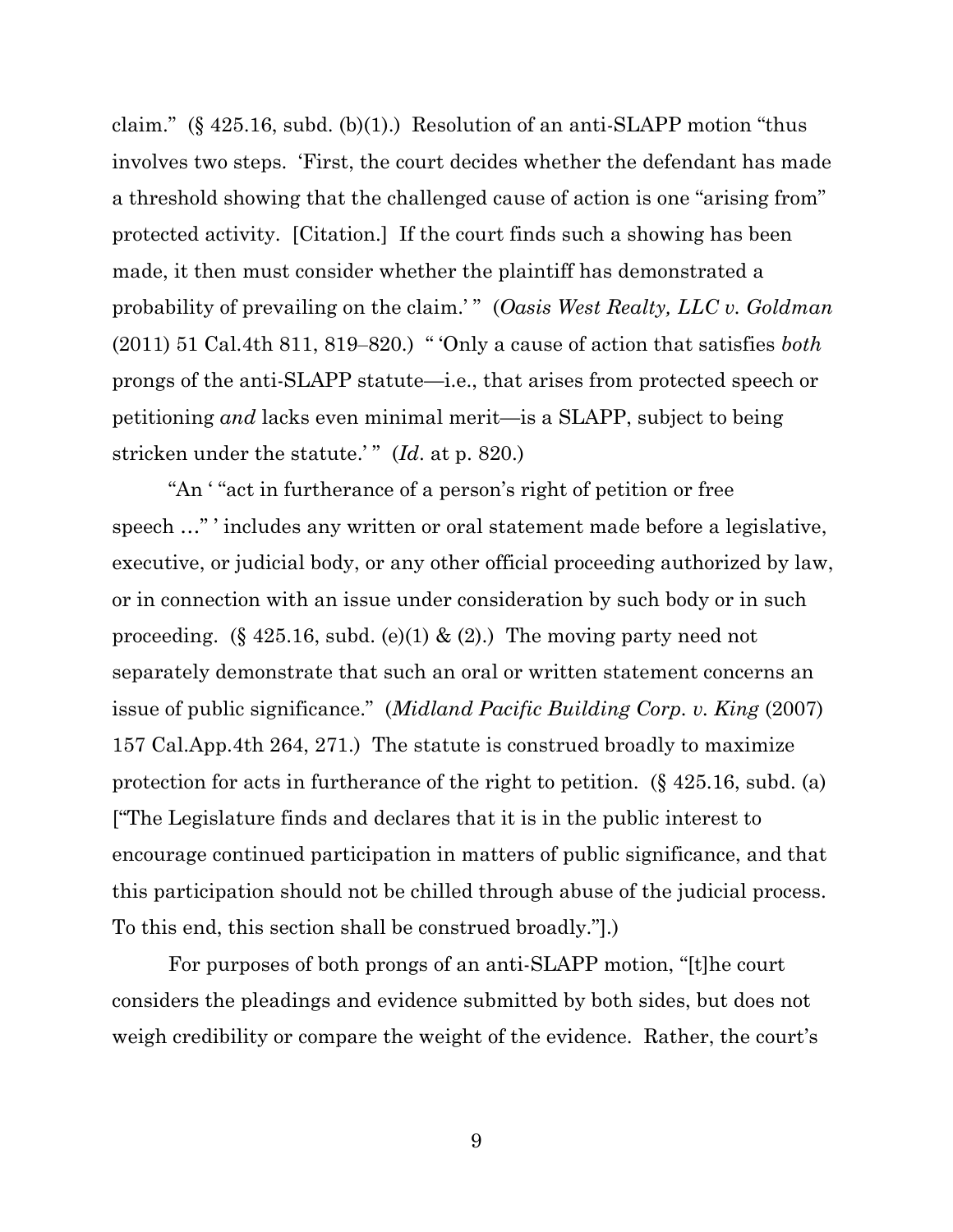responsibility is to accept as true the evidence favorable to the plaintiff ...." (*HMS Capital, Inc. v. Lawyers Title Co.* (2004) 118 Cal.App.4th 204, 212.) A defendant's burden on the first prong is not an onerous one. A defendant need only make a prima facie showing that plaintiff's claims arise from the defendant's constitutionally-protected free speech or petition rights. (See *Governor Gray Davis Com. v. American Taxpayers Alliance* (2002) 102 Cal.App.4th 449, 456.) With respect to the second prong, "in order to establish the requisite probability of prevailing  $(\S 425.16, \text{subd}, (b)(1))$ , the plaintiff need only have ' "stated and substantiated a legally sufficient claim." ' [Citations.] 'Put another way, the plaintiff "must demonstrate that the complaint is both legally sufficient and supported by a sufficient prima facie showing of facts to sustain a favorable judgment if the evidence submitted by the plaintiff is credited." '" (*Navellier v. Sletten* (2002) 29 Cal.4th 82, 88–89.)

"Review of an order granting or denying a motion to strike under section 425.16 is de novo. [Citation.] [Like the trial court, we] consider 'the pleadings, and supporting and opposing affidavits … upon which the liability or defense is based.' (§ 425.16, subd. (b)(2).)" *(Soukup v. Law Offices of Herbert Hafif* (2006) 39 Cal.4th 260, 269, fn. 3.) Our de novo review "includes whether the anti-SLAPP statute applies to the challenged claim." (*Thomas v. Quintero* (2005) 126 Cal.App.4th 635, 645.) "[W]e apply our independent judgment to determine whether" the claim arises from acts done in furtherance of the defendants' "right of petition or free speech in connection with a public issue." *(Ibid.)* "[W]e must then independently determine, from our review of the record as a whole, whether [the plaintiffs have] established a reasonable probability that [they will] prevail on [their] claims." (*Ibid.*)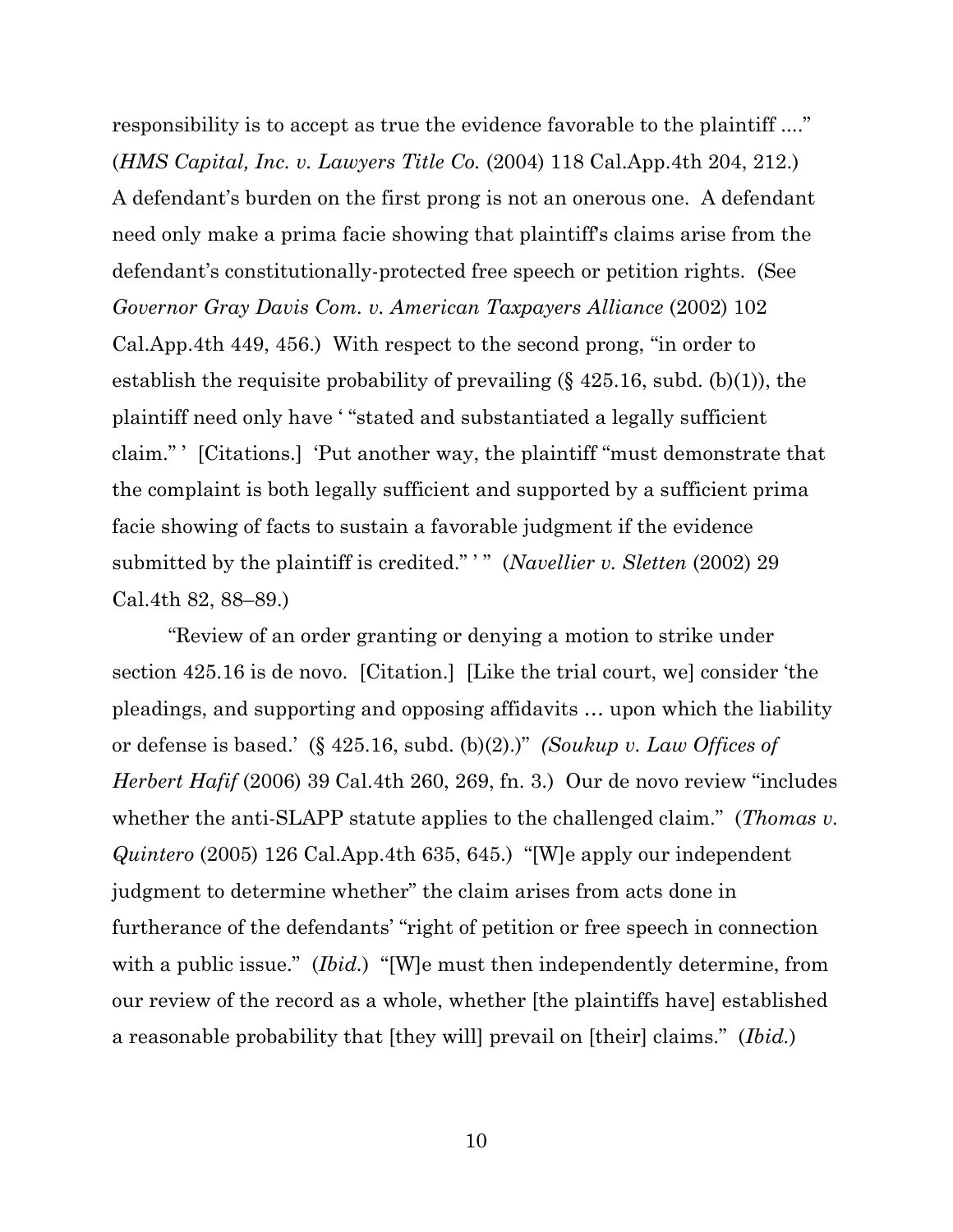#### *Motion to Dismiss Appeal*

II

In its motion to dismiss and respondent's brief, Curtin argues that because it dismissed its complaint against Pacific without prejudice during the pendency of this appeal, the appeal is now moot. We disagree and deny Curtin's motion to dismiss.

A defendant who prevails in moving to strike a complaint under section 425.16 is entitled to recover the attorney fees and costs it incurred in bringing the motion to strike. (§ 425.16, subd. (c).) This includes the right to recover such fees and costs incurred when prevailing as a respondent on appeal. (*Wilkerson v. Sullivan* (2002) 99 Cal.App.4th 443, 448; *Evans v. Unkow* (1995) 38 Cal.App.4th 1490.)

As a general matter, a plaintiff may voluntarily dismiss the complaint with or without prejudice upon request to the court clerk, prior to trial.  $(\S 581, \text{subds. (b) & (c).})$  Once a notice of appeal has been filed in the trial court, however, section 916 provides for an automatic stay of trial court proceedings "upon the matters embraced" in or "affected" by the appeal. Because the trial court proceedings were stayed when Pacific filed its notice of appeal, the trial court lacked jurisdiction to dismiss the case thereafter. (*Varian, supra*, 35 Cal.4th at pp. 188‒189 [trial court had no jurisdiction to proceed with trial and enter judgment after appeal filed from order denying anti-SLAPP motion to strike].)

Curtin argues that *Varian* only precludes a *trial court* from acting after the filing of an appeal, and here it was the clerk who performed a ministerial act in recording its request for dismissal. However, whether a matter is embraced in or affected by the appeal, and thus outside the jurisdiction of the trial court, turns not on whether the matter was handled by the clerk or the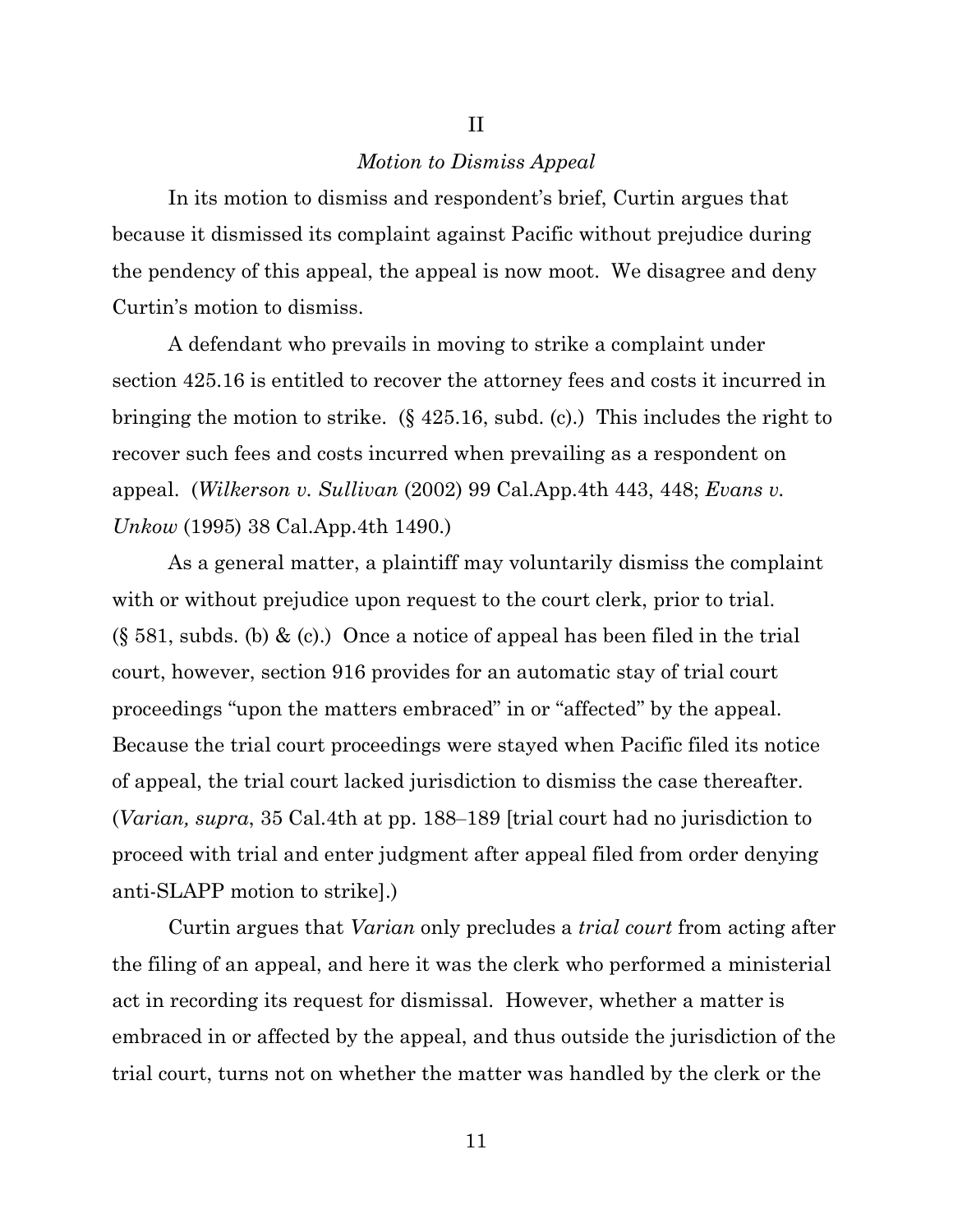judge, but on whether it would have any bearing on the effectiveness of the appeal. (*Varian, supra*, 35 Cal.4th at p. 189.) Here, dismissing the case would impact the effectiveness of Pacific's appeal, since it would foreclose the opportunity to recover attorney fees and costs as the prevailing party under section 425.16 upon reversal of the trial court's order denying Pacific's motion.

Because the trial court was without jurisdiction to dismiss the case during the pendency of the appeal, the dismissal is void on its face and does not render the appeal moot. Even if the dismissal were valid, we would not be compelled to dismiss the appeal as moot. " 'When no effective relief can be granted, an appeal is moot and will be dismissed.' " (*MHC Operating Limited Partnership v. City of San Jose* (2003) 106 Cal.App.4th 204, 214.) This court can grant effective relief because our reversal of the denial of Pacific's motion to strike the complaint entitles it to an award of attorney fees and costs under section 425.16, subdivision (c).4

<sup>&</sup>lt;sup>4</sup> In support of its argument that the appeal is moot, Curtin relies primarily on an unpublished federal Ninth Circuit case, *Mireskandari v. Associated Newspapers, LTD.* (9th Cir. 2016) 665 Fed.Appx. 570. In addition to carrying no precedential value, the case is not analogous to the situation presented here. In *Mireskandari*, the defendant moved to strike all of the plaintiff's claims. (*Id*. at p. 571.) The court granted the motion with respect to all but two claims, which defendant appealed. (*Ibid.*) While the appeal was pending, the plaintiff dismissed the complaint and refiled the case in state court. (*Ibid.*) The appellate court dismissed the plaintiff's merits appeal as moot, but affirmed the trial court's attorney fees order, concluding both parties' challenge of the award, including defendant's appeal asserting the award was too low, was meritless. (*Id*. at p. 572.) *Mireskandari* does not support dismissal of this appeal, where defendants' challenge the *denial* of their motion to strike and are entitled to attorney fees under the statute if they succeed.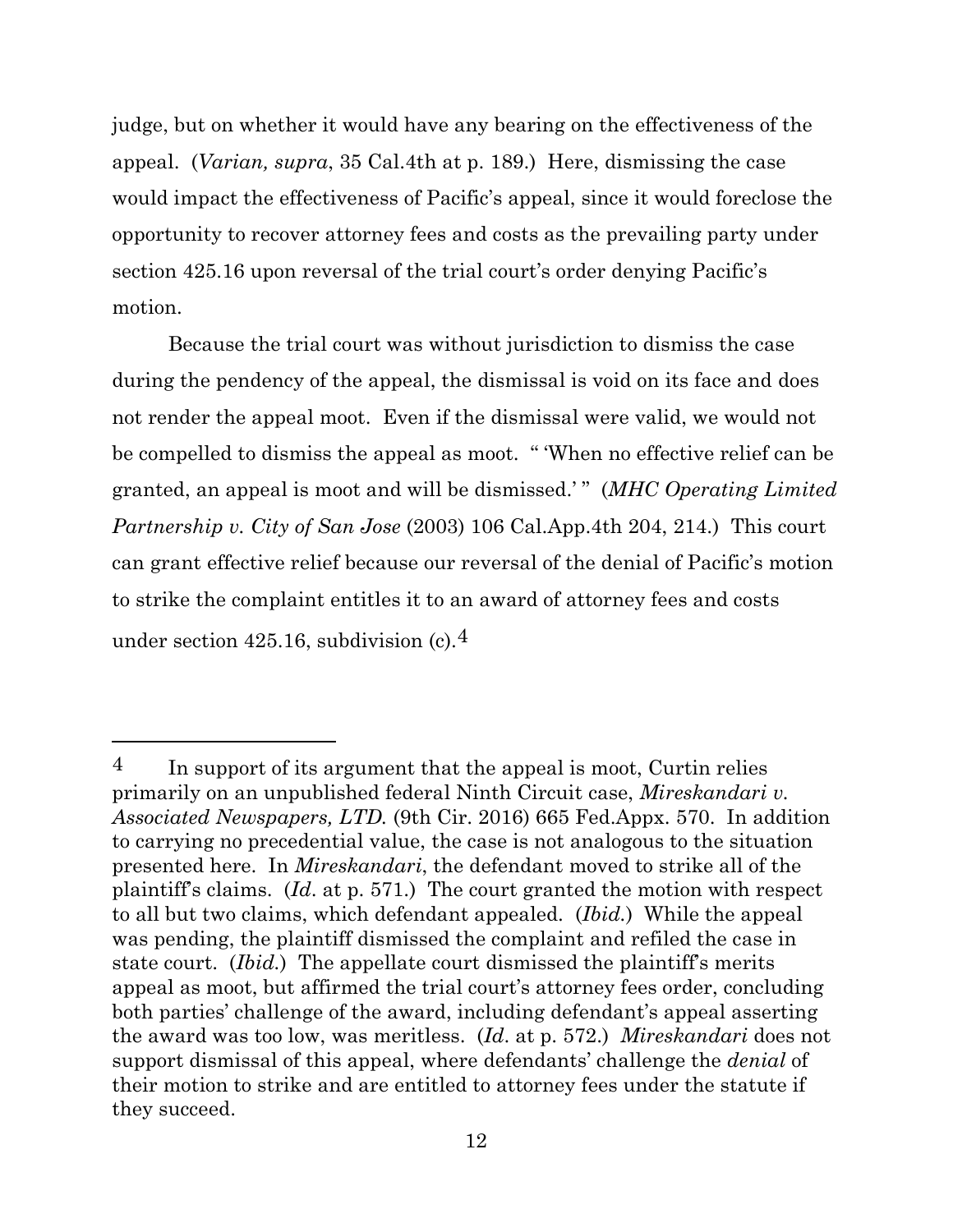#### *Anti-SLAPP Order*

III

Pacific argues that Curtin failed to show a probability of success on the merits of its claim because the claim is precluded by federal maritime law. Curtin responds both that the trial court erred by finding its claim arises from protected activity, and that reversal on the second prong is unavailable because Pacific failed to establish its affirmative defense of preemption in the trial court and it showed its claim has merit. We agree with Pacific that the court correctly determined Curtin's claim arose from protected petitioning activity and that Curtin failed to meet its burden on the second prong of the anti-SLAPP analysis.

A

With respect to the first prong on the anti-SLAPP analysis, Pacific argues the trial court correctly determined that Curtin's claim arose from its protected petitioning activity of obtaining a coastwise endorsement. Curtin responds that its claims are based on Pacific's "bidding and contracting practices," which do not fall within the protection of the anti-SLAPP statute.

" 'The phrase "arising from" in section 425.16, subdivision (b)(1) has been interpreted to mean that "the act underlying the plaintiff's cause" or "the act which forms the basis for the plaintiff's cause of action" must have been an act in furtherance of the right of petition or free speech.'" (*Kajima Engineering and Const., Inc. v. City of Los Angeles* (2002) 95 Cal.App.4th 921, 928–929 (*Kajima*).) Using *Kajima* as its model, Curtin attempts to reframe the basis of its claim, arguing it arises not from the protected activity of obtaining a coastwise endorsement from the Coast Guard, but instead asserting the claim arises from Pacific's act of bidding on the Santa Barbara dredging projects with an invalid coastwise endorsement.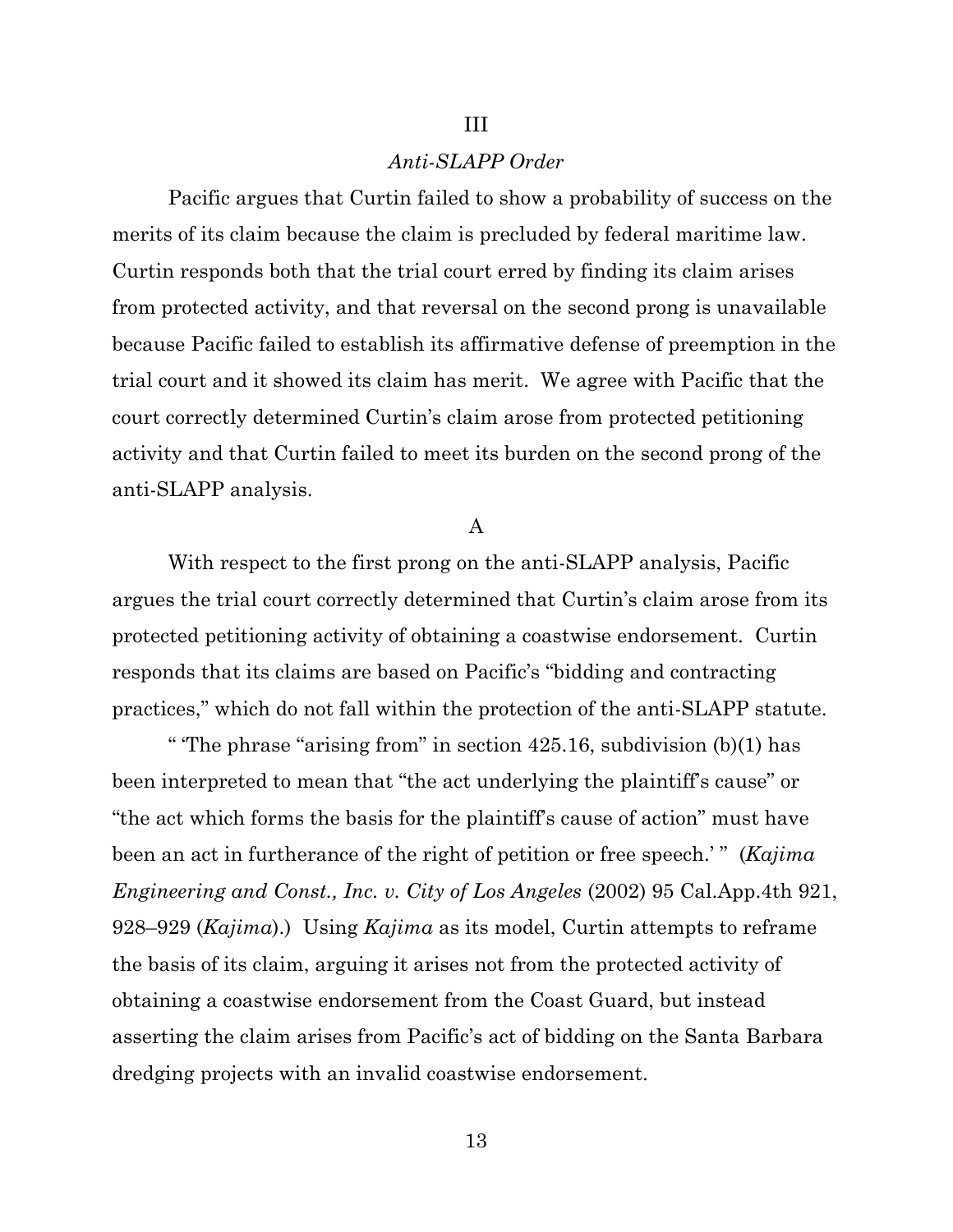The trial court rejected this argument. The court concluded, quoting the complaint, that Curtin's UCL claim "is based on [Pacific] 'submitting a false application for a coastwise endorsement for Sandpiper to the United States Coast Guard and then obtaining and performing the USACE Santa Barbara Harbor Maintenance Dredging contract with a dredge that was not built in the United States.' "The court continued, "[w]hile [Curtin] asserts that the act of performing a contract cannot be categorized as an act in furtherance of the right of petition or free speech, the gravamen of [Curtin's] allegations are that [Pacific] lied about the Sandpiper and consequently obtained and performed the contract[ ] as a result of the lie. … The performing of the contract is only wrongful because Defendants obtained a coastwise endorsement for Sandpiper through [allegedly] dishonest means."

We agree with the trial court that the basis for Curtin's claim is not the bidding and performance of the contract, but rather Curtin's allegation that Pacific obtained a coastwise endorsement (allowing it to compete with Curtin) based on falsified information. As the trial court correctly pointed out, without this fundamental allegation, Curtin has no basis for its claim. Accordingly, the claim arose from protected petitioning activity. (See *Midland Pacific Building Corp. v. King, supra*, 157 Cal.App.4th at p. 272 ["The focus of the statute is not the form of the plaintiff's cause of action, but the defendant's activity that gives rise to the asserted liability."].)

*Kajima*, on which Curtin primarily relies, is unlike this case and supports our holding that its claim arose from protected activity. In *Kajima*, a contractor for the City of Los Angeles filed suit against the City for breach of contract. (*Kajima, supra*, 95 Cal.App.4th at pp. 924‒925.) The City counter-sued for breach of contract and fraud, and the contractor moved to strike the City's complaint on the ground that it arose from the contractor's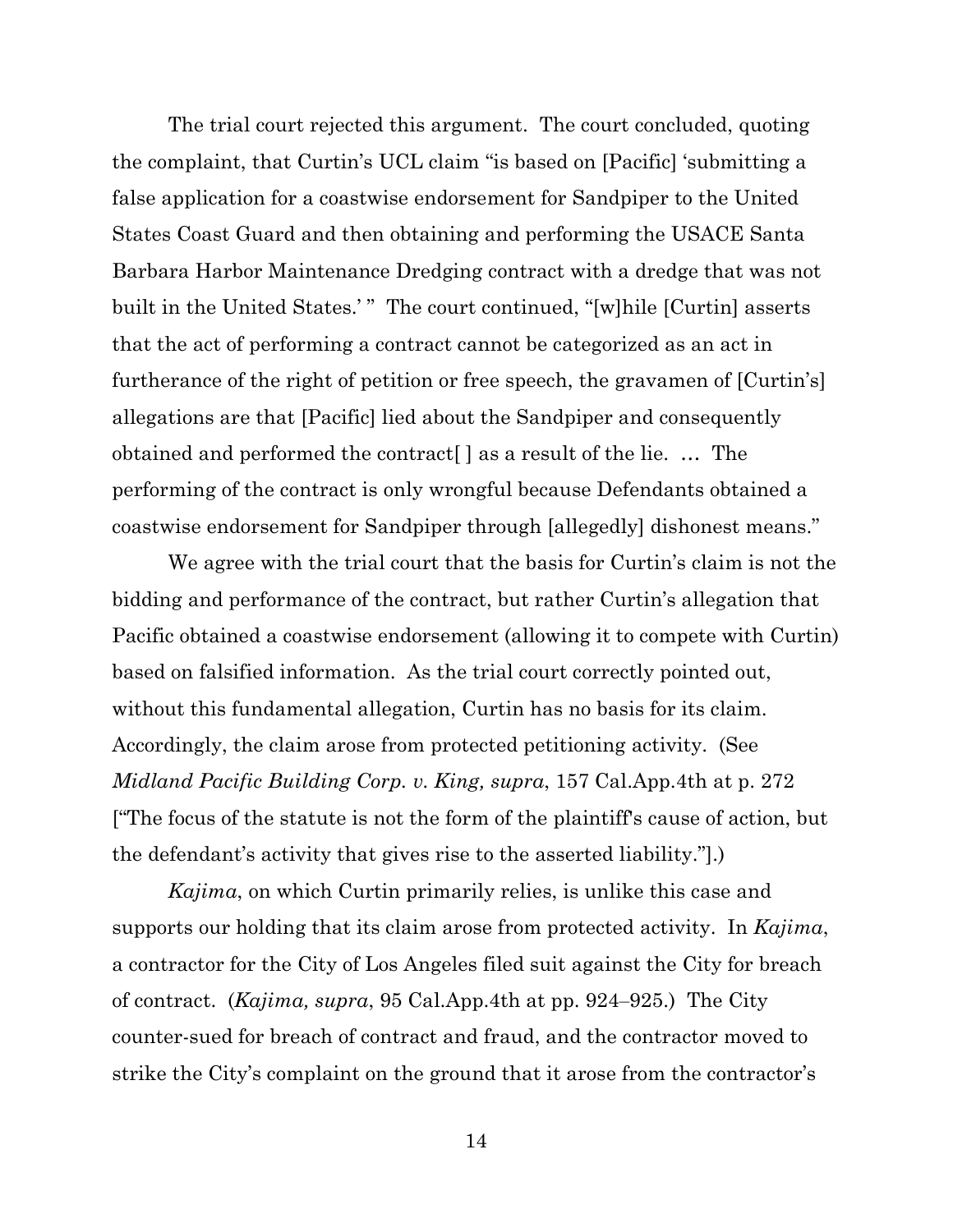protected activity of bringing the initial claims. (*Id*. at p. 925.) The trial court denied the motion with respect to all but one claim, finding the breach of contract claims did not arise from protected activity but instead were related to the contractor's performance of the work it was contracted for by the City. (*Id*. at p. 926.)

The court of appeal affirmed, reiterating the principal that "oppressive litigation tactics" alone do not support an anti-SLAPP. (*Kajima, supra*, 95 Cal.App.4th at pp. 933–934.) Rather, to obtain protection from the statute, the claims themselves must arise from the speech or petitioning activity. (*Ibid*.) In *Kajima*, the City's claims were based on conduct of the contractor that occurred well before it filed suit, not on the filing of the suit. Here, as explained, the claims arose from Pacific's conduct of obtaining a coastwise endorsement from the Coast Guard, protected petitioning activity under section 425.16, subdivision (e), not the actual work performed under the contract.

#### B

With respect to the second prong of the anti-SLAPP analysis, as an initial matter we reject Curtin's assertion that Pacific's argument is waived for purposes of appeal. As noted, the moving party's burden on an anti-SLAPP motion is to establish that the claims at issue arose from protected activity. Once that burden is satisfied, the party opposing the motion must show a probability of prevailing on its claims. This burden includes overcoming any legal defense raised by the defendant. (See *Traditional Cat Assn., Inc. v. Gilbreath* (2004) 118 Cal.App.4th 392, 398 [the anti-SLAPP statute "contemplates consideration of the substantive merits of the plaintiff's complaint, as well as all available defenses to it, including, but not limited to constitutional defenses"].) Further, even if the issue is one not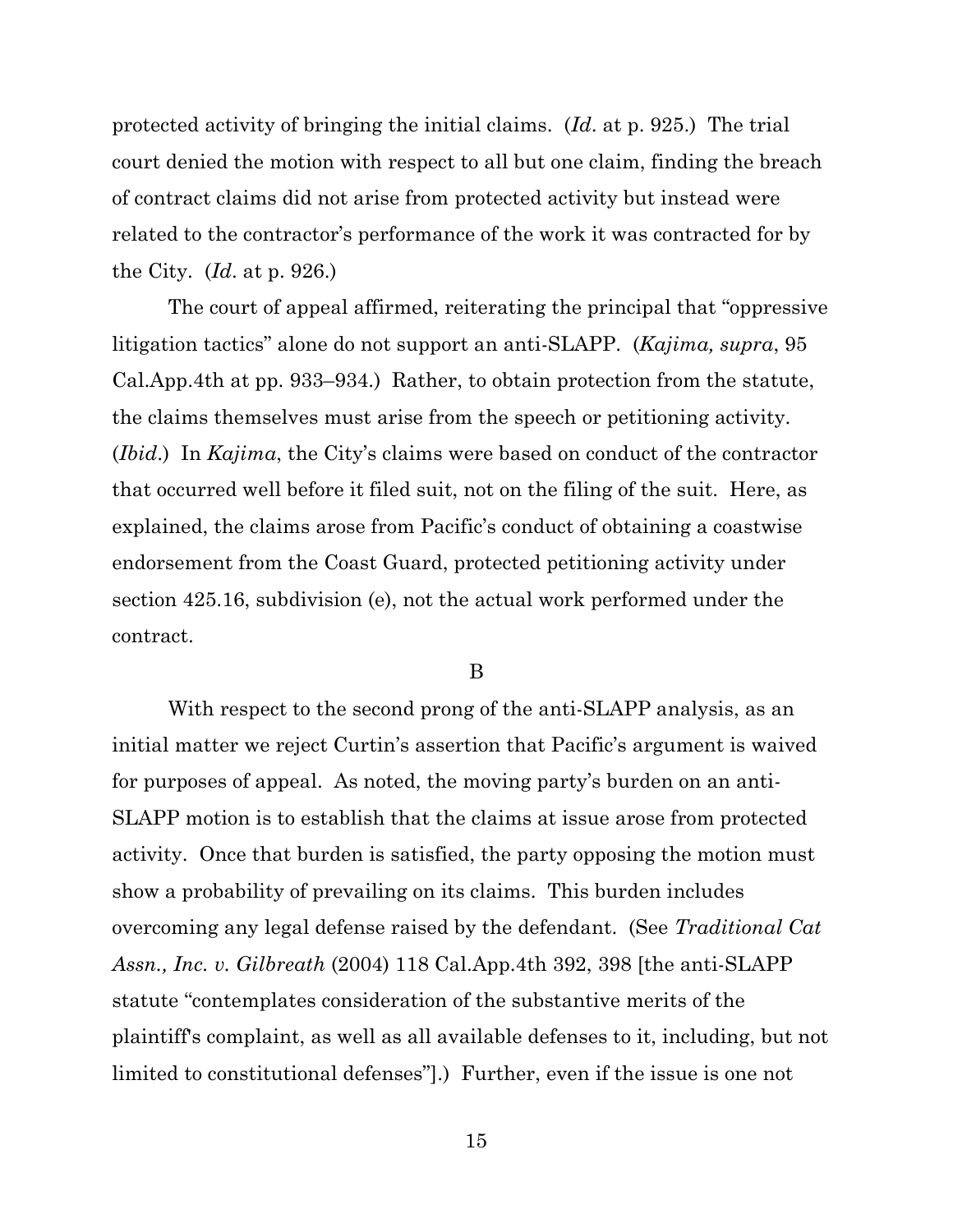raised in the trial court, so long as the relevant facts are not in dispute, the existence of a legal defense that precludes the claim is properly considered on appeal. (See *Argentieri v. Zuckerberg* (2017) 8 Cal.App.5th 768, 789 [determining that its consideration of a defense not directly raised by parties below was proper].) $5$ 

In addition, although Pacific's points and authorities in support of its motion did not raise the defense, its answer to Curtin's complaint included four affirmative defenses asserting Curtin's UCL claim based exclusively on a violation of the Jones Act was not viable. The answer asserted the trial court was without jurisdiction to hear the claim, the claim was preempted, the claim was subject to deference to the Coast Guard's enforcement powers, and the claim was subject to the primary jurisdiction of the Coast Guard. Indeed, Curtin's brief opposing the motion to strike argued that the defense of preemption was not available because it's UCL lawsuit furthered the purposes of the Jones Act and was not in conflict with the law.

Further, at the hearing on its motion, Pacific's counsel opened his argument by asserting that Curtin was trying to circumvent the Coast Guard's coastwise determination and that the threshold issue was whether Curtin could prevent Pacific from using its valid coastwise endorsement by the Coast Guard. These arguments sufficiently raised the issue of whether

<sup>&</sup>lt;sup>5</sup> In support of its argument that Pacific waived the defense for purposes of its anti-SLAPP motion by not briefing the issue more thoroughly in the trial court, Curtin cites *People v. Braum* (2020) 49 Cal.App.5th 342 and *Carian v. Dept. of Fish & Wildlife* (2015) 235 Cal.App.4th 806. These cases are not relevant to the issues here. Neither involved an anti-SLAPP motion and both involved attempts to introduce new facts on appeal. (See *Braum,* at p. 362 [rejecting new factual arguments on appeal from judgment entered after summary judgment] and *Carian,* at p. 819 [rejected new factual arguments on appeal from denial of motion for attorney fees under section 1021.5].)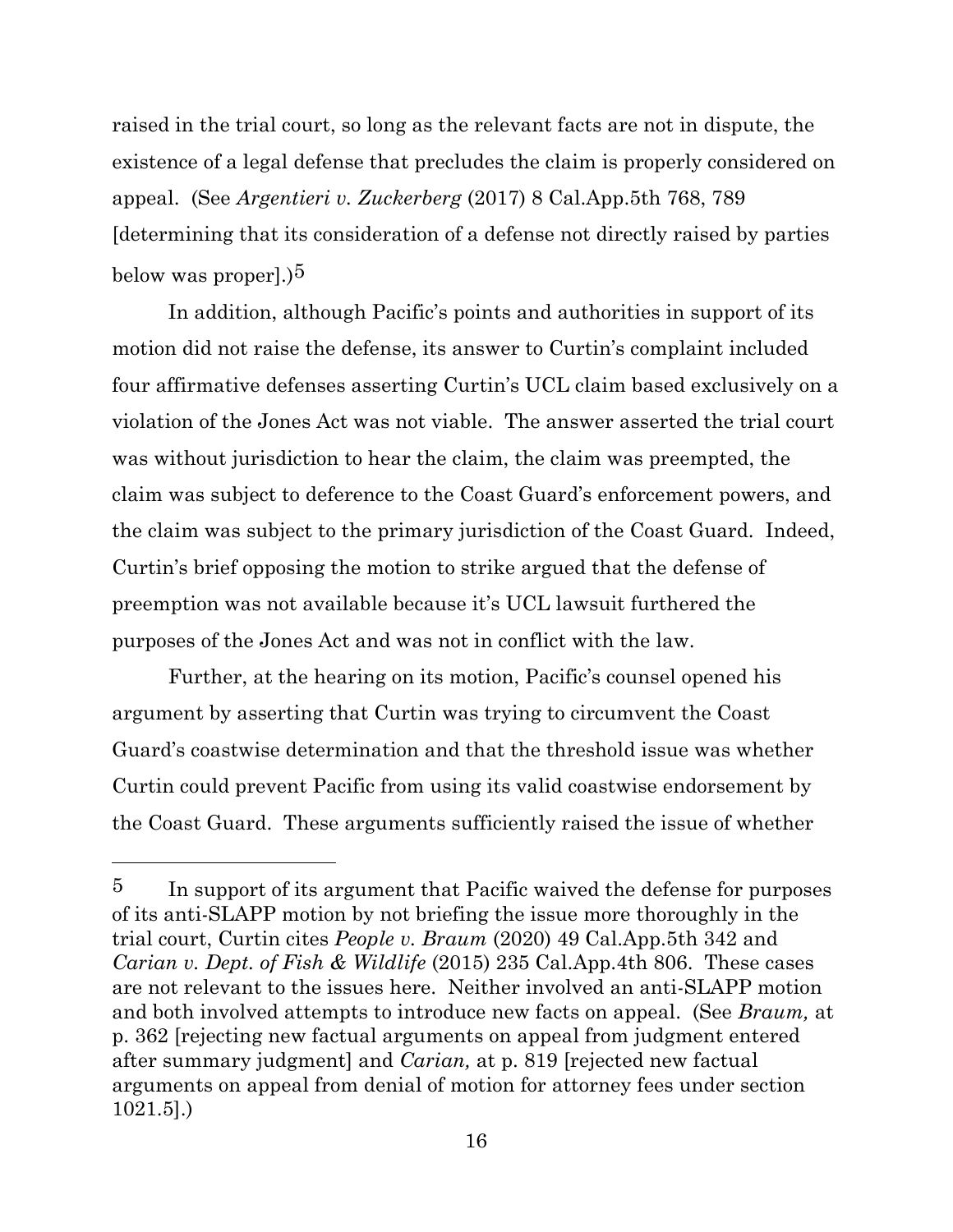the trial court had the authority to reexamine the Coast Guard's conclusion that Pacific had not violated the Jones Act. (See *In re A.J.* (2019) 39 Cal.App.5th 1112, 1117 [no waiver on appeal where objection sufficient to inform the court and opposing party of the issue].)

 $\overline{C}$ 

As discussed, Pacific argues that the trial court erred by finding Curtin had met its burden to show a probability of prevailing on the claim because the alleged violation of the Jones Act, the sole basis for the claim, is preempted by federal law. Curtin responds that the ruling was correct because there was a question of material fact as to whether the Sandpiper was actually assembled in Mexico, and this question cannot be resolved in Pacific's favor as a matter of law. We disagree with Curtin. Because the Coast Guard is the sole arbiter of whether a vessel is eligible for the coastwise endorsement, and here determined the Sandpiper is eligible, Curtin cannot prevail on its claim as a matter of law and the motion to strike must be granted.

1.

"Under the supremacy clause of the United States Constitution (U.S. Const., art. VI, cl. 2), federal law 'shall be the supreme Law of the Land.' (*Brown v. Mortensen* (2011) 51 Cal.4th 1052, 1059 (*Brown*).) Therefore Congress may preempt state laws to the extent it believes such action is necessary to achieve its purposes." (*Fischer v. Time Warner Cable Inc.* (2015) 234 Cal.App.4th 784, 790–791 (*Fischer*).)

"Congress may exercise that power expressly, or the courts may infer preemption under one of three implied preemption doctrines: conflict, obstacle, or field preemption. (*Brown, supra*, 51 Cal.4th at p. 1059.) Express preemption occurs when Congress defines the extent to which a statute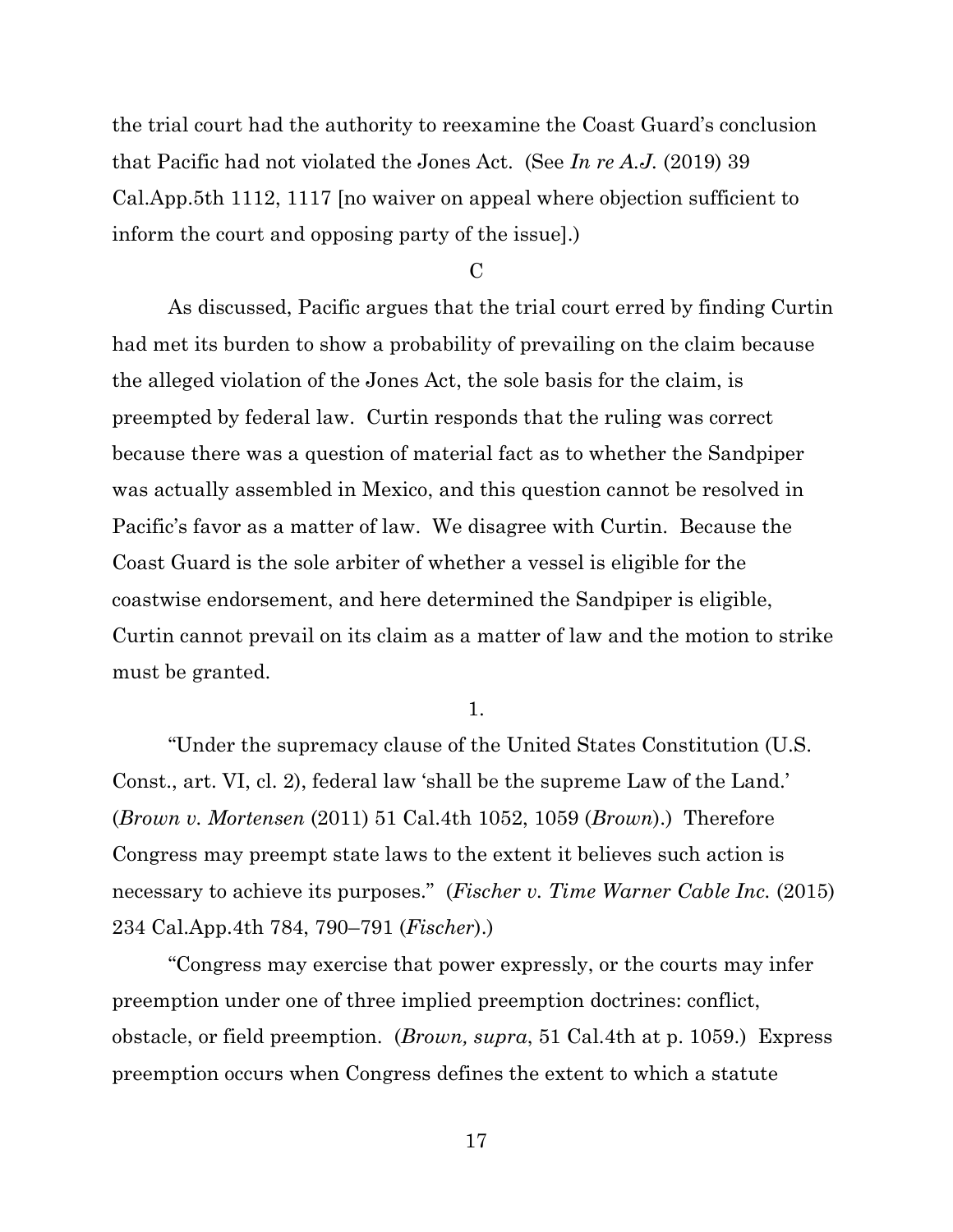preempts state law. (*Viva! Internat. Voice for Animals v. Adidas Promotional Retail Operations, Inc.* (2007) 41 Cal.4th 929, 935.) Conflict preemption exists when it is impossible to simultaneously comply with both state and federal law. (*Ibid*.) Obstacle preemption occurs when state law stands in the way of full accomplishment and execution of federal law. (*Ibid*.) Field preemption applies when comprehensive federal regulations leave no room for state regulation." (*Fischer, supra*, 234 Cal.App.4th at p. 791.)

"Preemption may be based either on federal statutes or on federal regulations that are properly adopted in accordance with statutory authorization. As a result, a federal agency acting within the scope of its congressionally delegated authority may preempt state regulation and 'render unenforceable state or local laws that are otherwise not inconsistent with federal law.'" (*Fischer, supra,* 234 Cal.App.4th at p. 791.)

"In pre-emption analysis, courts should assume that 'the historic police powers of the States' are not superseded 'unless that was the clear and manifest purpose of Congress.'" (Arizona v. United States (2012) 567 U.S. 387, 400.) "[B]ecause the States are independent sovereigns in our federal system, we have long presumed that Congress does not cavalierly pre-empt state-law causes of action. In all pre-emption cases, and particularly in those in which Congress has 'legislated ... in a field which the States have traditionally occupied,' [citation], we 'start with the assumption that the historic police powers of the States were not to be superseded by the Federal Act unless that was the clear and manifest purpose of Congress.'" (*Medtronic, Inc. v. Lohr* (1996) 518 U.S. 470, 485 (*Medtronic*).)

However, the primacy of state police power is not universal. "An assumption of nonpre-emption is not triggered when the State regulates in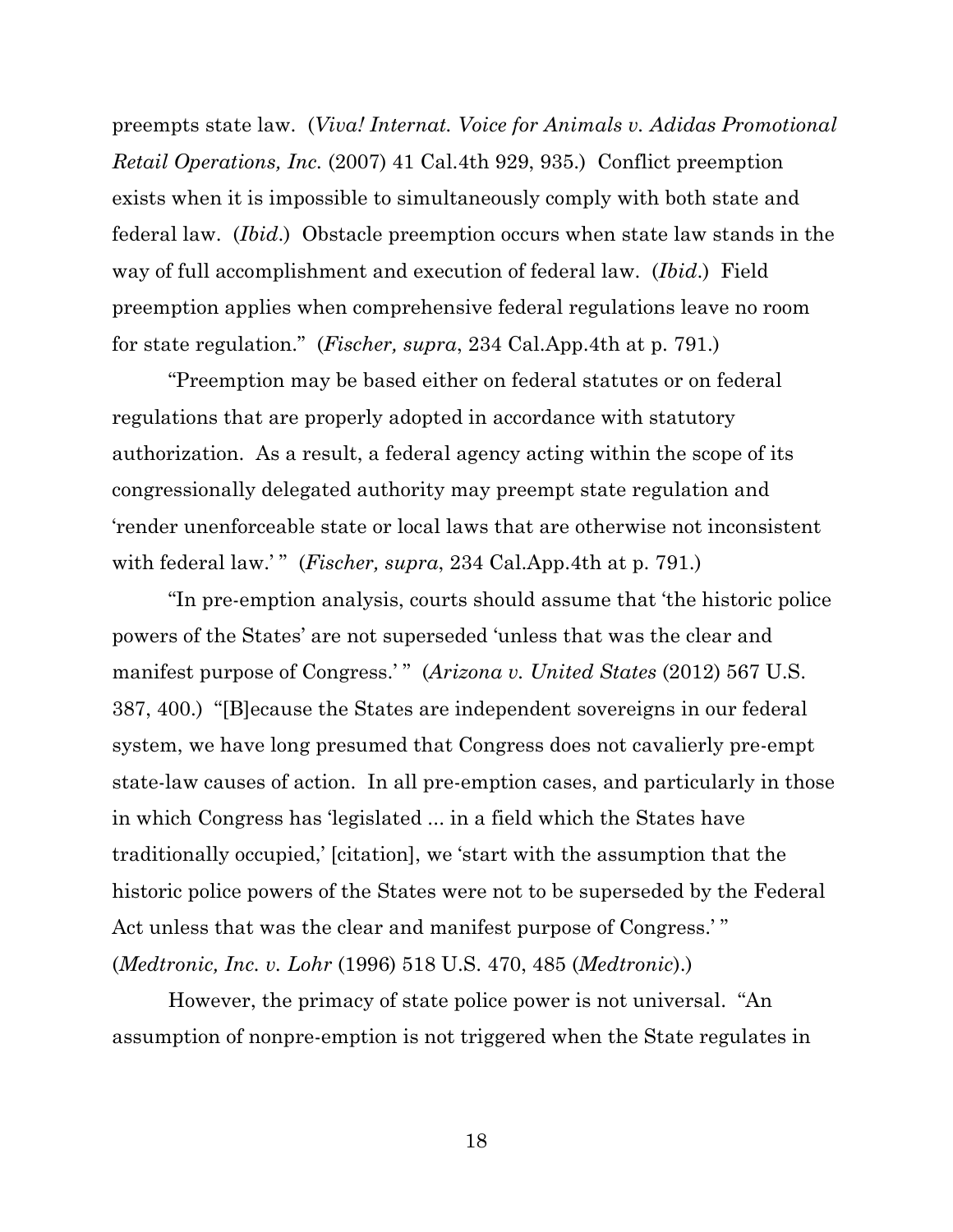an area where there has been a history of significant federal presence." (*United States v. Locke* (2000) 529 U.S. 89, 108 (*Locke*).)

2.

Contrary to Curtin's arguments, the presumption against preemption that applies in other regulatory contexts is not appropriate here. Unlike the cases in other areas Curtin cites, there is a lengthy history of significant federal presence in the regulation of maritime activity. (See, e.g., *Locke, supra*, 529 U.S. at p. 99 ["The authority of Congress to regulate interstate navigation, without embarrassment from intervention of the separate States and resulting difficulties with foreign nations, was cited in the Federalist Papers as one of the reasons for adopting the Constitution."].) "The federal acts and regulations with respect to vessels on the navigable waters of the United States are elaborate." (*Kelly v. Washington* (1937) 302 U.S. 1, 4.) Thus, unlike other areas of federal law, maritime activity is "an area traditionally within the purview of federal regulation" and not entitled to a presumption against conflict preemption. (*LaPlante v. Wellcraft Marine Corp.* (2001) 94 Cal.App.4th 282, 290.)

That is especially true with respect to the Jones Act requirement at issue here, mandating vessels engaged in coastwise trade in the country's navigable waters be U.S.-built. In *Douglas*, the U.S. Supreme Court explained that "[t]he basic form for the comprehensive federal regulation of trading and fishing vessels was established in the earliest days of the Nation and has changed little since. Ships engaged in trade with foreign lands are 'registered,'.... 'The purpose of a register is to declare the nationality of a vessel ... and to enable her to assert that nationality wherever found.' [Citations.] Vessels engaged in domestic or coastwise trade or used for fishing are 'enrolled'.... 'The purpose of an enrollment is to evidence the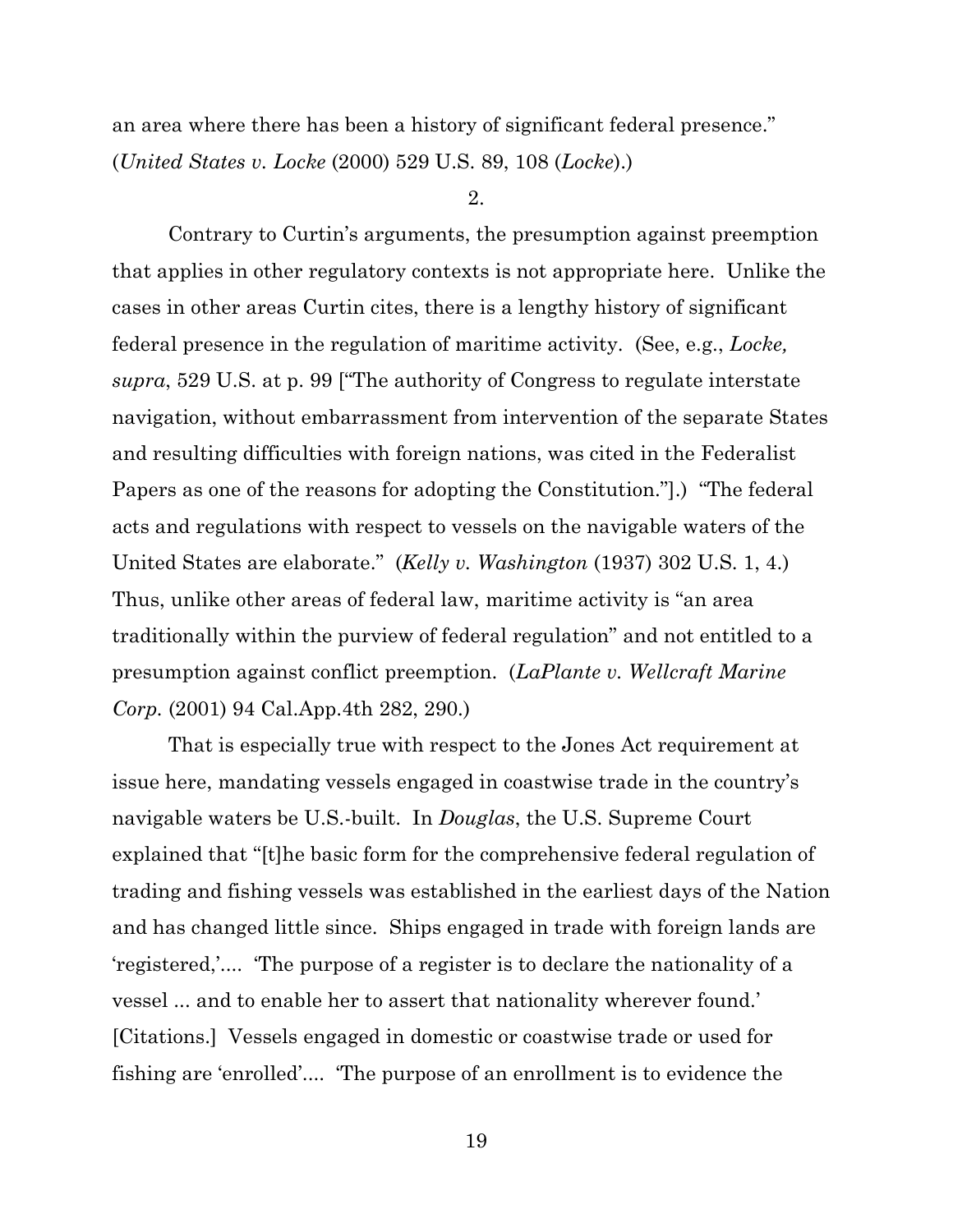national character of a vessel and to enable such vessel to procure a license.' " (*Douglas v. Seacoast Projects, Inc.* (1977) 431 U.S. 265, 272‒273 (*Douglas*).)

3.

The vessel documentation and coastwise trade laws are extensive and are set forth in the U.S. Code and administered by the Coast Guard. Under the current vessel documentation and coastwise trade laws, a qualified vessel may participate in the U.S. coastwise trade "only if the vessel has been issued a certificate of documentation with an endorsement for that trade ...." (46 U.S.C. § 12102(a).) A certificate of documentation may be obtained from the Coast Guard by filing an Application for Initial Issue, Exchange, or Replacement of Certificate of Documentation. (46 U.S.C. § 12104; 46 C.F.R. § 67.141.) A Certificate of Documentation with a coastwise endorsement may be issued upon the filing of the application and a "determination of qualification by the Director, National Vessel Documentation Center ...." (46 C.F.R. § 67.15(b).) At that point, "a vessel for which a coastwise endorsement is issued may engage in the coastwise trade." (46 U.S.C. § 12112(b).)

The Coast Guard's process for determining if a vessel is considered U.S.-built is set forth in the Coast Guard's regulations. Under 46 C.F.R. section 67.97, a vessel is considered U.S.-built if "(a) [a]ll major components of its hull and superstructure are fabricated in the United States; and (b) [t]he vessel is assembled entirely in the United States." Additional regulations provide that if a vessel is "later rebuilt outside the United States," it can be disqualified from obtaining a coastwise endorsement if either "a major component of the hull or superstructure" was not built in the U.S., or if the work performed abroad "constitutes more than 10 percent of the vessel's ... discounted lightship weight."  $(46 \text{ C.F.R.} \S 67.177(a)$  and  $(b)(1);$ *Shipbuilders Council of Am., Inc. v. United States Coast Guard* (4th Cir.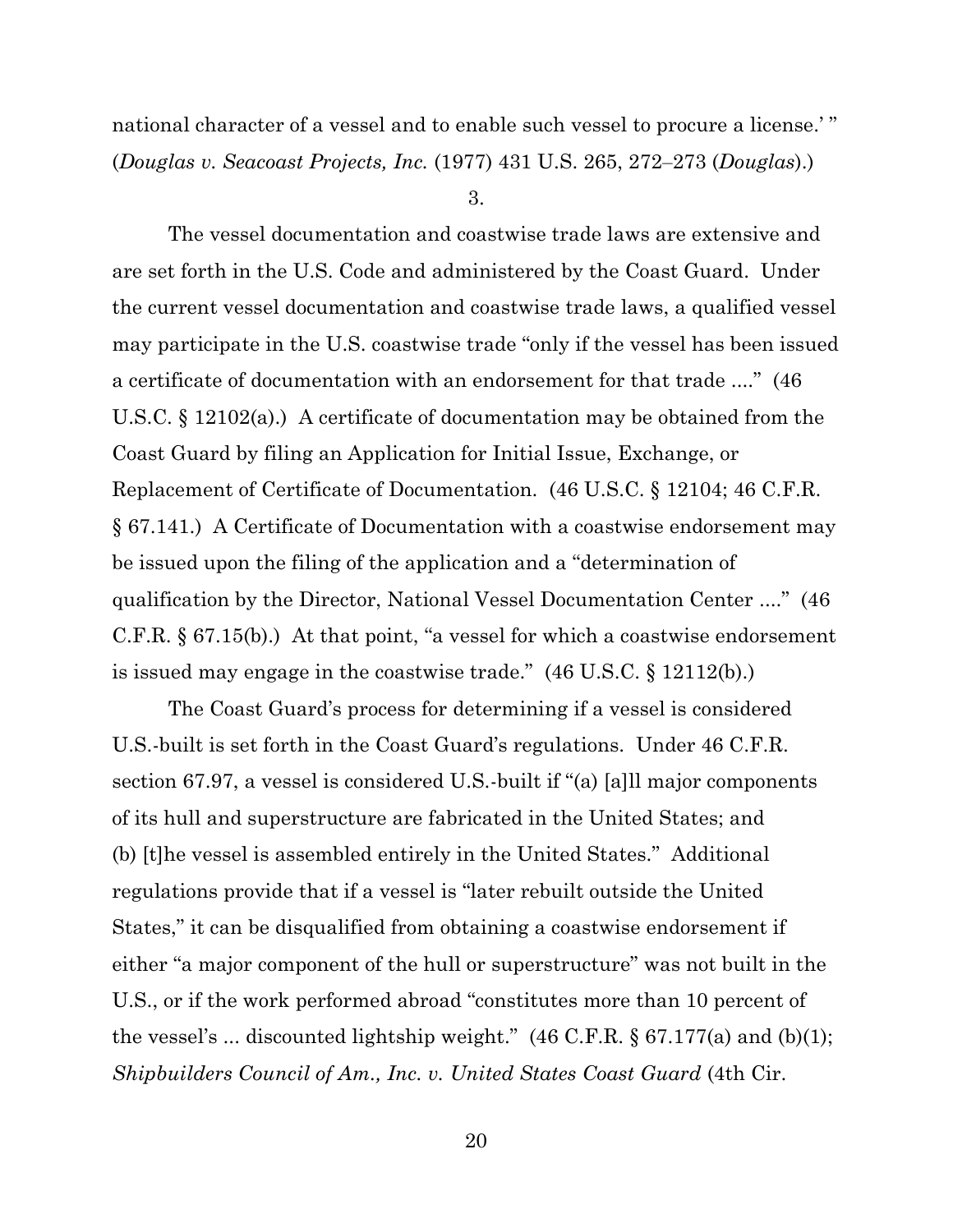2009) 578 F.3d 234, 241.) Once a vessel obtains its certificate of documentation with its coastwise endorsement from the Coast Guard, a federal statute provides the certificate is "conclusive evidence of qualification to engage in a specified trade…." (46 U.S.C. § 12134.)

The Coast Guard has the authority to enforce its documentation requirements. 46 U.S.C. section 12151(b)(1) and (2) authorize the Coast Guard to seize a vessel if its owner makes misrepresentations in applying for or using a certificate of documentation. In addition, misstatements on an application for a certificate of documentation are subject to monetary penalties of up to \$15,000 per day, as well as criminal penalties including fines and imprisonment.  $(46 \text{ U.S.C} \S 12151; 18 \text{ U.S.C.} \S 1001)$  The Coast Guard's regulations and authorizing statutes also provide for administrative review of its actions. Under 46 C.F.R. section 67.12, "[a]ny person directly affected by a decision or action taken under this part by or on behalf of the Coast Guard may appeal therefrom …."6

We agree with Pacific that these extensive federal provisions give the Coast Guard the exclusive authority to determine eligibility for a coastwise endorsement, and this authority cannot be circumvented by a UCL claim

<sup>6</sup> Similarly, 46 C.F.R. section 1.03-45, titled "Appeals from decisions or actions involving documentation of vessels," states "Any person directly affected by a decision or action of an officer or employee of the Coast Guard acting on or in regard to the documentation of a vessel under part 67 or part 68 of this title, may make a formal appeal of that decision or action to the Director of Inspections and Compliance (CG–5PC), in accordance with the procedures contained in § 1.03–15 of this subpart. The decision of the Director of Inspections and Compliance (CG–5PC), on such an appeal will constitute final agency action." Under 46 C.F.R. section 1.03-15, an appeal must be made within 30 days of the Coast Guard decision or action.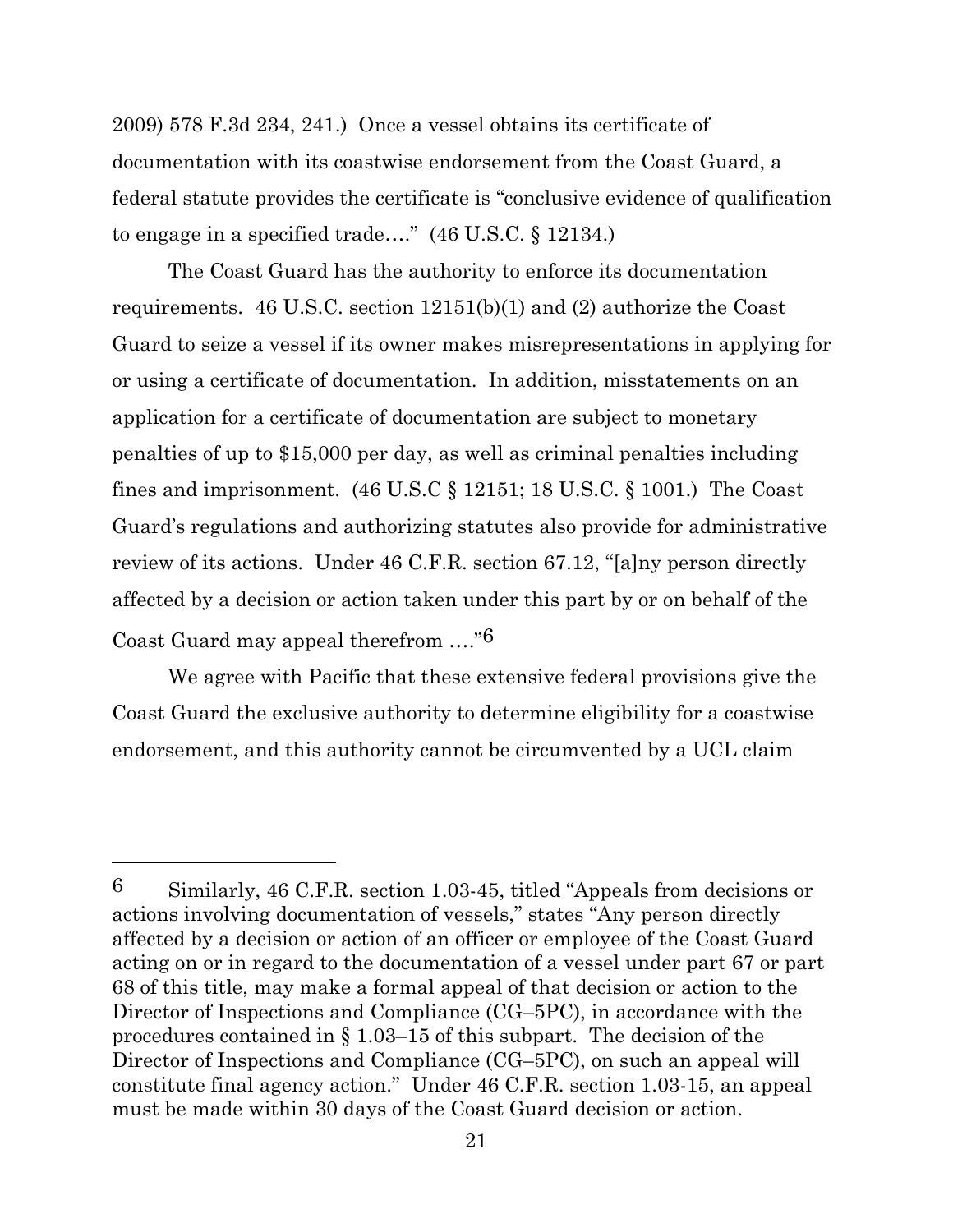based exclusively on a violation of the Jones Act.7 Allowing such a claim creates a potential conflict between state and federal law. Indeed, in this case Curtin is specifically seeking such a conflict, asking the state court to reevaluate the documentation provided by Pacific to the Coast Guard and overturn the Coast Guard's determination that the Sandpiper was U.S.-built. Such a result is not tenable. (See *Buckman Co. v. Plaintiffs' Legal Committee* (2001) 531 U.S. 341, 350 (*Buckman*) [holding "state-law fraud-on-the-FDA claims" (i.e., state tort claims for injury caused by a medical device approved by the Food and Drug Administration (FDA) based on alleged misrepresentation to the FDA) "inevitably conflict with the FDA's responsibility to police fraud" and are thus preempted]; *Nathan Kimmel, Inc. v. DowElanco* (9th Cir. 2002) 275 F.3d 1199, 1205 (*Kimmel*) [plaintiff's claim for intentional interference with prospective economic advantage, based on a claim that pesticide manufacturer submitted false information to the federal Environmental Protection Agency (EPA), was preempted by comprehensive federal regulatory scheme aimed at controlling the use, sale, and labeling of pesticides].)

Curtin asserts "Pacific does not and cannot argue that compliance with state and federal law is impossible." This assertion is wrong. The core of Pacific's argument is that compliance with Curtin's interpretation of the UCL

<sup>7</sup> Curtin devotes several pages in its brief to argue that the Jones Act does not create field preemption. We agree. The federal statutory and regulatory scheme allows for supplemental state regulation of waters within their borders that *does not conflict* with federal law. (See, e.g., *Douglas, supra*, 431 U.S. at p. 277 [Holding Virginia law prohibiting non-resident vessels, enrolled and licensed under federal law, from fishing in its waterways was preempted, but noting "that States may impose upon federal licensees reasonable, nondiscriminatory conservation and environmental protection measures otherwise within their police power."].)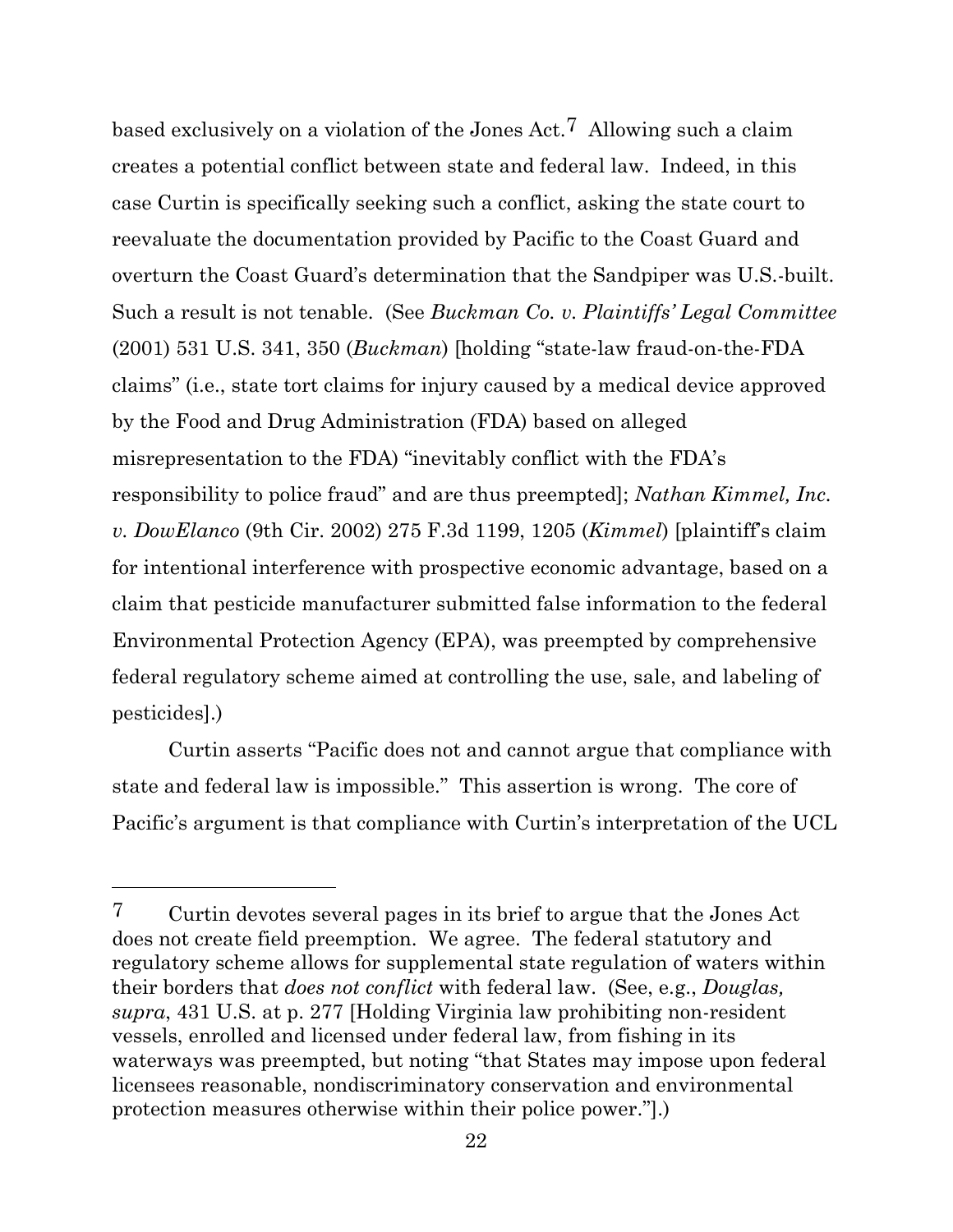and compliance with the federal law is not possible. As explained, Pacific has complied with federal law. The Coast Guard investigated the same complaint raised by Curtin in this litigation and concluded that the Sandpiper was U.S. built and properly awarded a coastwise endorsement. Now, Curtin asks the state court to override this determination and find that under the Jones Act the Sandpiper is not U.S.-built. Such a determination directly conflicts with the valid federal determination obtained by Pacific and therefore is preempted.

The case both parties cite extensively, *Buckman*, supports this determination. In *Buckman*, the plaintiffs sued a consultant for the manufacturer of a medical device, orthopedic bone screws, who assisted in obtaining approval of the device from the FDA. The plaintiffs, who were injured by the device, asserted the consultant made fraudulent misrepresentations to the FDA that resulted in improper approval, and that as a result the consultant was liable under state tort law for injuries caused by the devices. (*Buckman, supra*, 531 U.S. at pp. 347–348.) Resolving a split of authority as to whether such claims were preempted by the Federal Food, Drug, and Cosmetics Act (FDCA) as amended by the Medical Device Amendments of 1976 (MDA), the U.S. Supreme Court held the claims were preempted. (*Id*. at p. 347.)

In so holding, the court first determined there was no presumption against preemption because "the relationship between [the] federal agency and the entity it regulates is inherently federal in character," and "[p]olicing fraud against federal agencies is hardly 'a field which the States have traditionally occupied ....'" (*Buckman, supra*, 531 U.S at p. 347.) The court then held the plaintiff's "fraud-on-the-FDA" claims impermissibly conflicted with the regulatory scheme established by the FDCA and MDA. (*Ibid.*) The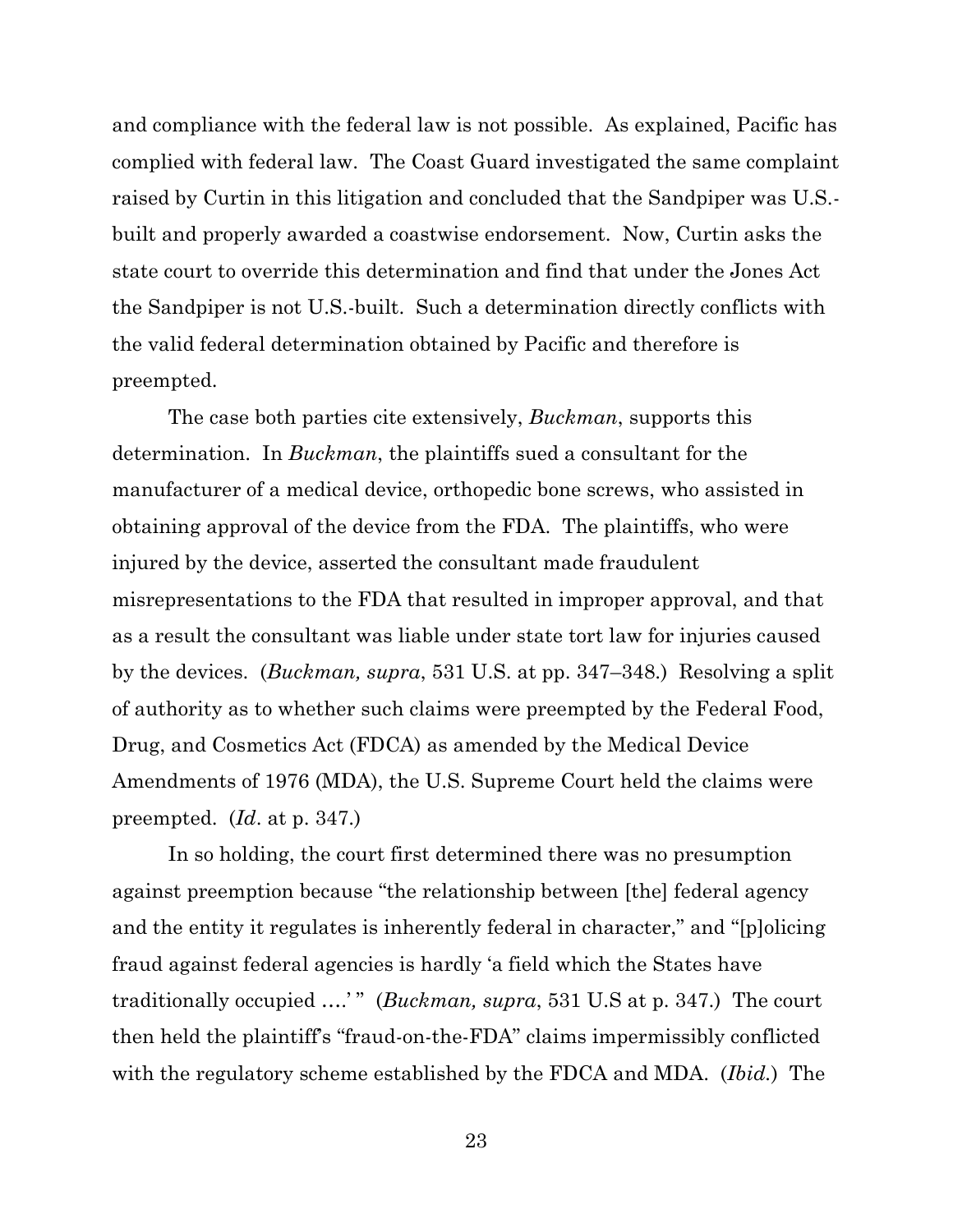court noted that the misrepresentations at issue were "prompted by the MDA, and the very subject matter of [the consultant's] statements were dictated by that statute's provisions." (*Id*. at pp. 347–348.)

The court concluded that Congress had enacted the comprehensive scheme to regulate the process in which the allegedly fraudulent statements had been submitted to the FDA. The regulations set forth specific disclosure requirements accompanied by various provisions aimed at detecting, deterring, and punishing false statements. (*Buckman, supra*, 531 U.S at p. 348.) Because maintaining a flexible approach to enforcement was "a critical component of the statutory and regulatory framework under which the FDA pursue[d] difficult (and often competing) objectives," the state law fraud-on-the-FDA claims would "inevitably conflict with the FDA's responsibility to police fraud consistently with the [FDA]'s judgment and objectives." (*Id.* at pp. 349–350.) In addition, the court concluded the claims would frustrate federal regulatory objectives by increasing the burdens on the FDA's processes. (*Id*. at p. 351.)

Critically, in distinguishing cases where a presumption against preemption was applied, the court explained that unlike cases based on traditional tort law principals, the claims "exist[ed] solely by virtue of the FDCA disclosure requirements." (*Buckman, supra*, 531 U.S. at p. 353.) Just as in *Buckman*, the relationship between Pacific and the Coast Guard is "inherently federal in character." (*Id.* at p. 347.) The U.S.-built requirement is created solely by the Jones Act, no parallel state requirement exists. Pacific's dealings with the Coast Guard were "prompted by" the Jones Act, and the requirement that its vessel be U.S.-built was "dictated by that statute's provisions." (*Id*. at pp. 347‒348.) As in *Buckman*, the requirement that the Sandpiper be U.S.-built to be eligible for a coastwise endorsement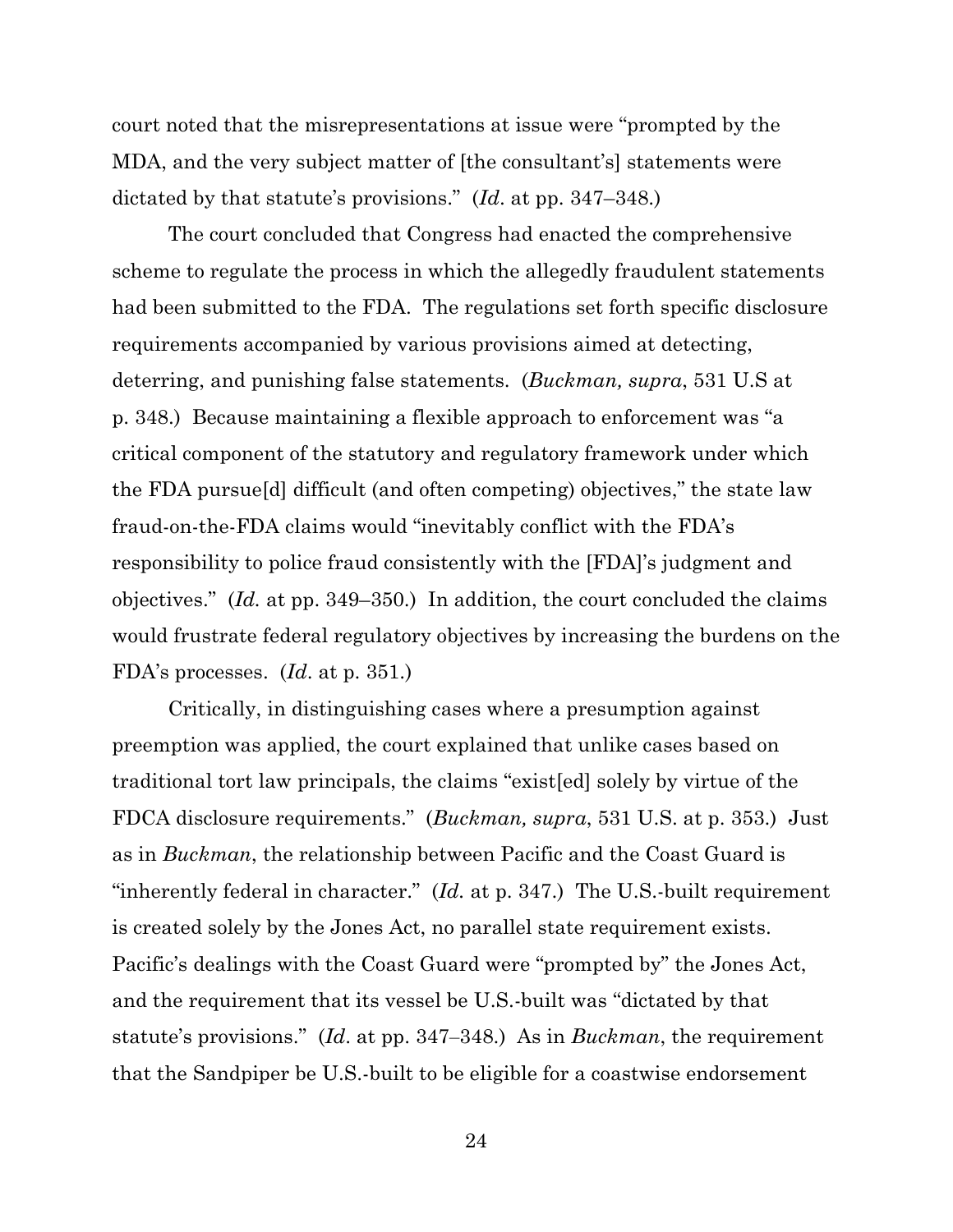(and therefore eligible for the USACE contracts) "originates from, is governed by, and terminates according to federal law."8 (*Id*. at p. 347.)

Allowing a state law claim under the UCL premised only on this violation of the Jones Act conflicts with the accomplishment of the regulatory objectives given to the Coast Guard by the U.S. Congress. Allowing such a claim imposes extraneous burdens on the administration of strictly federal vessel documentation laws by subjecting applicants to "the shadow of 50 states' tort regimes." (*Buckman, supra*, 531 U.S at pp. 350‒351.) The burdens of such litigation would increase the costs of vessel certification, potentially frustrating coastwise trade and undermining the Coast Guard's ability to accomplish its regulatory obligations.

Further, allowing such a claim conflicts with the enforcement scheme established by federal law and administered by the Coast Guard, which includes severe penalties for a violation of the Jones Act like that alleged here. Critically, permitting Curtin's claim creates a danger (one Curtin invites) that state courts will find liability based on their own construction or

<sup>8</sup> Curtin asserts that an "essential aspect of *Buckman*'s reasoning" was that the FDCA expressly prohibits private enforcement of its requirements and that the Jones Act contains no such prohibition, taking it outside the scope of *Buckman*'s preemption holding. According to Curtin, the lack of a federal right of action here weighs against preemption. Curtin misconstrues *Buckman*. Where, as here, there are significant enforcement mechanisms in place, the lack of a private right of action does not lead to the conclusion that there is no preemption. *Buckman*'s holding was limited to the preemption by the FDCA of the state law fraud-on-the-FDA claims at issue, and did not apply to every claim that involved a violation of the FDCA. *Buckman* distinguished the claims found not to be preempted in *Medtronic, supra*, 518 U.S. 470, which were based on a manufacturer's alleged failure to use reasonable care in the production of the product *and* violation of the FDCA. (*Buckman, supra*, 531 U.S. at p. 352.) Thus, the existence of a prohibition of private enforcement was not central to *Buckman* in the way Curtin contends. Rather it is one factor to be considered in the conflict preemption analysis.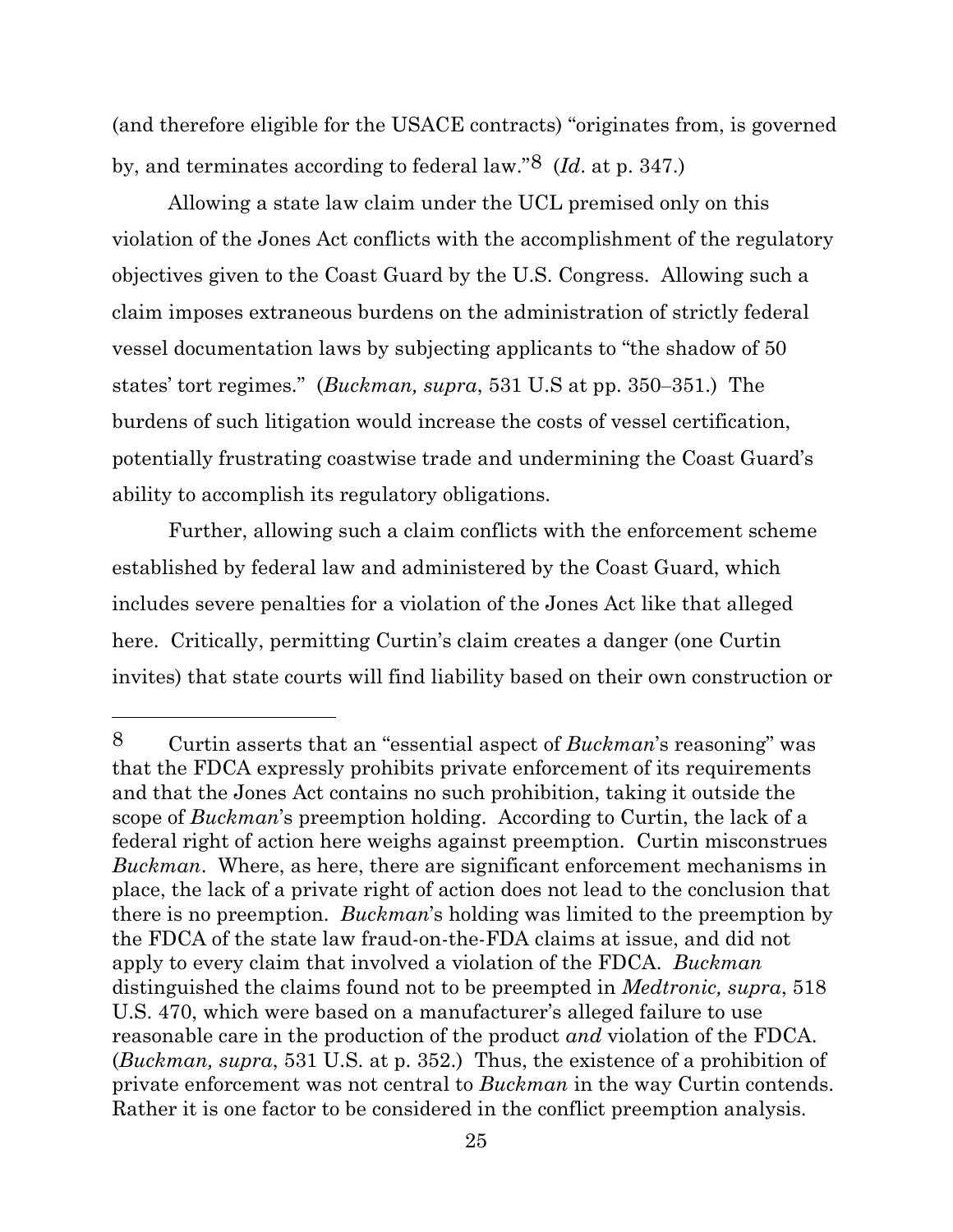application of law that conflicts with the interpretation of the agency, the Coast Guard, charged with administering the law. (*See Kimmel, supra*, 275 F.3d at pp. 1206–1207 ["we are troubled that an applicant's disclosure under [the Federal Insecticide, Fungicide, and Rodenticide Act (FIFRA)] FIFRA, although not challenged by the EPA (the very agency empowered by Congress to enforce FIFRA), may be judged illegal under state law"].)

Our conclusion that Curtin's claim is preempted is distinguishable from the cases Curtin cites that involve state claims that parallel a federal law, but do not conflict with it. These cases involve situations where the state law remedies at issue supplement the federal claim or provide stricter standards. For example, in *Rose v. Bank of America, N.A.* (2013) 57 Cal.4th 390, the court held that a UCL claim premised on the bank defendant's violation of the federal Truth in Saving Act (TISA, 12 U.S.C. § 4301, et seq.) was permissible. Despite a recent congressional repeal of a private right of action under TISA itself, which the bank argued showed congressional intent to preempt private claims under state law, the federal law expressly "preserve[d] the authority of states to regulate bank disclosures so long as state law is consistent with TISA." (*Rose,* at p. 394.) Accordingly, the court held that an action under the UCL based on TISA did not create a conflict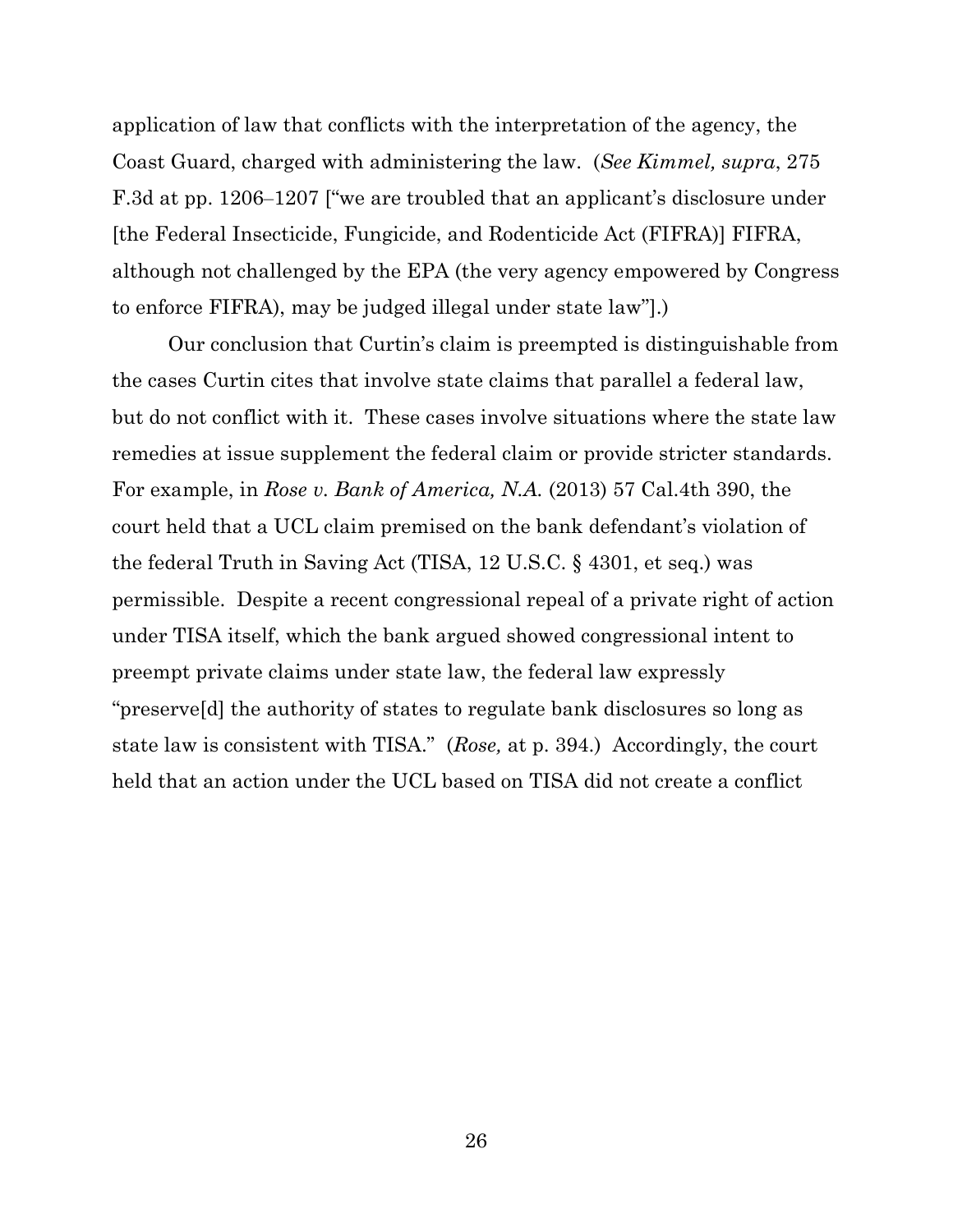with the federal law.<sup>9</sup> (See also *McClellan v. I-Flow Corp.* (9th Cir. 2015) 776 F.3d 1035, 1040–1041 [rejecting preemption of state tort claim against manufacturer of medical device based on failure-to-warn theory; distinguishing *Buckman* because claims were not based on representations made to the FDA]; *Stengel v. Medtronic Inc.* (9th Cir. 2013) 704 F.3d 1224, 1233 [state-law negligence claim based on a failure-to-warn the FDA of risks associated with a previously approved medical device "not preempted, either expressly or impliedly, by the MDA" because it "rests on a state-law duty that parallels a federal-law duty under the MDA"].); *Quesada v. Herb Thyme Farms, Inc.* (2015) 62 Cal.4th 298 304, 323‒324(*Quesada*) [state truth-inadvertising claims not preempted by federal organic certification programs because they do not interfere with "Congress's purposes and objectives of establishing uniform national standards for organic production and labeling"]; and *Farm Raised Salmon Cases* (2008) 42 Cal.4th 1077, 1098– 1099 [UCL claims based on California law mirroring federal law not preempted].)

<sup>9</sup> Curtin states that a federal district court case cited by Pacific, which analyzed an almost identical claim to Curtin's, *Offshore Service Vessels, L.L.C. v. Surf Subsea, Inc.* (E.D. La., Oct. 17, 2012, No. CIV.A. 12-1311) 2012 WL 5183557, should not be followed because it erroneously based its finding of preemption solely on "the existence of an 'enforcement scheme established by federal law and administered by a federal agency.' " This is not a fair characterization of the case. Like here, the district court relied on *Buckman* and other preemption decisions to conclude that a violation of the Louisiana Unfair Trade Practices and Consumer Protection Law could not be based on the Jones Act where the Coast Guard had issued a valid coastwise endorsement. (*Id*. at pp. \*8-14.) The decision was based on the court's determination that its adjudication of the claim was *in conflict* with the enforcement scheme established by the Jones Act and enforced by the Coast Guard; not solely because of the scheme's existence. (*Ibid.*)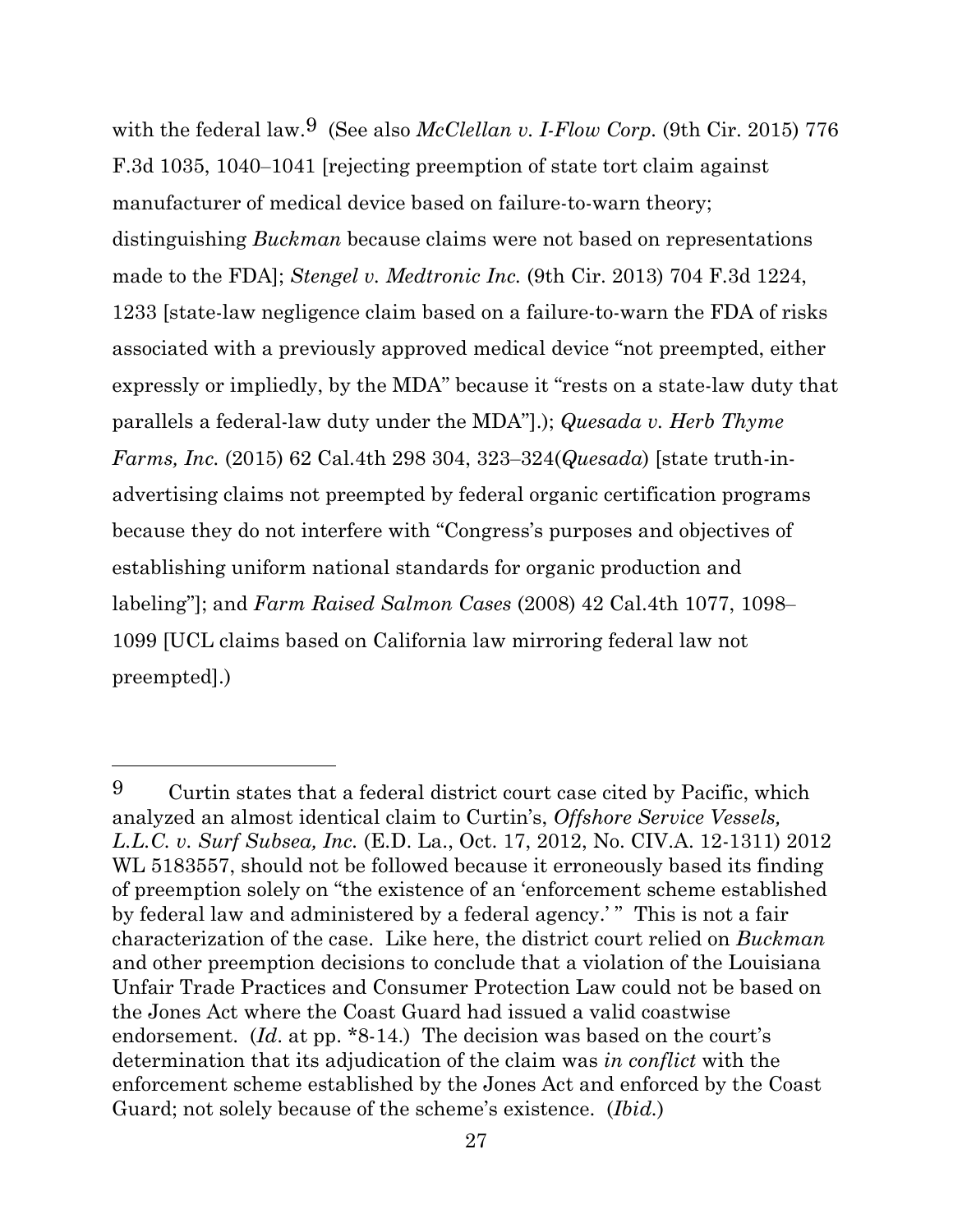In contrast, here, Curtin seeks to use the UCL to overturn a federal determination of coastwise endorsement eligibility—creating a direct conflict with the federal regulator's decision. Curtin can point to no underlying state policy that would support an independent basis for it to challenge the Coast Guard's determination. Only federal law prohibits the use of vessels constructed abroad in coastwise trade. (Cf. *Quesada, supra*, 62 Cal.4th at pp. 310, 313 [federal Organic Foods Act acts as a floor, not a ceiling on the policing of mislabeling and deception in the sale of food, which "is quintessentially a matter of long-standing local concern"], and *id*. at p. 323 [UCL and false advertising claims "do not contest [defendant's] ability to do anything its federal certification [under the Organic Food Acts] permits it to do."].) Curtin's assertion that conflict preemption does not apply because "consumer protection laws such as the UCL" are "within the states' historic policing powers," does not adequately account for the nature of its only claim, which is based solely on the violation of the federal Jones Act and without which its case has no basis. In other words, no state concern is involved in the "unfair competition" Curtin alleges Pacific engaged in.

Finally, it is no answer to say, as Curtin does, that its UCL claim "seeks only to ensure Pacific fairly competes with [Curtin] by complying with the Jones Act's requirement that vessels be assembled entirely in the United States," and that Curtin "would have that claim even if Pacific had never sought or received a coastwise endorsement." This is not the situation before us, and we decline to speculate on the viability of such a claim. Here the Coast Guard examined the Sandpiper and the documentation of its construction and determined it was entirely U.S.-built, and eligible for coastwise endorsement. This determination cannot be re-adjudicated by a